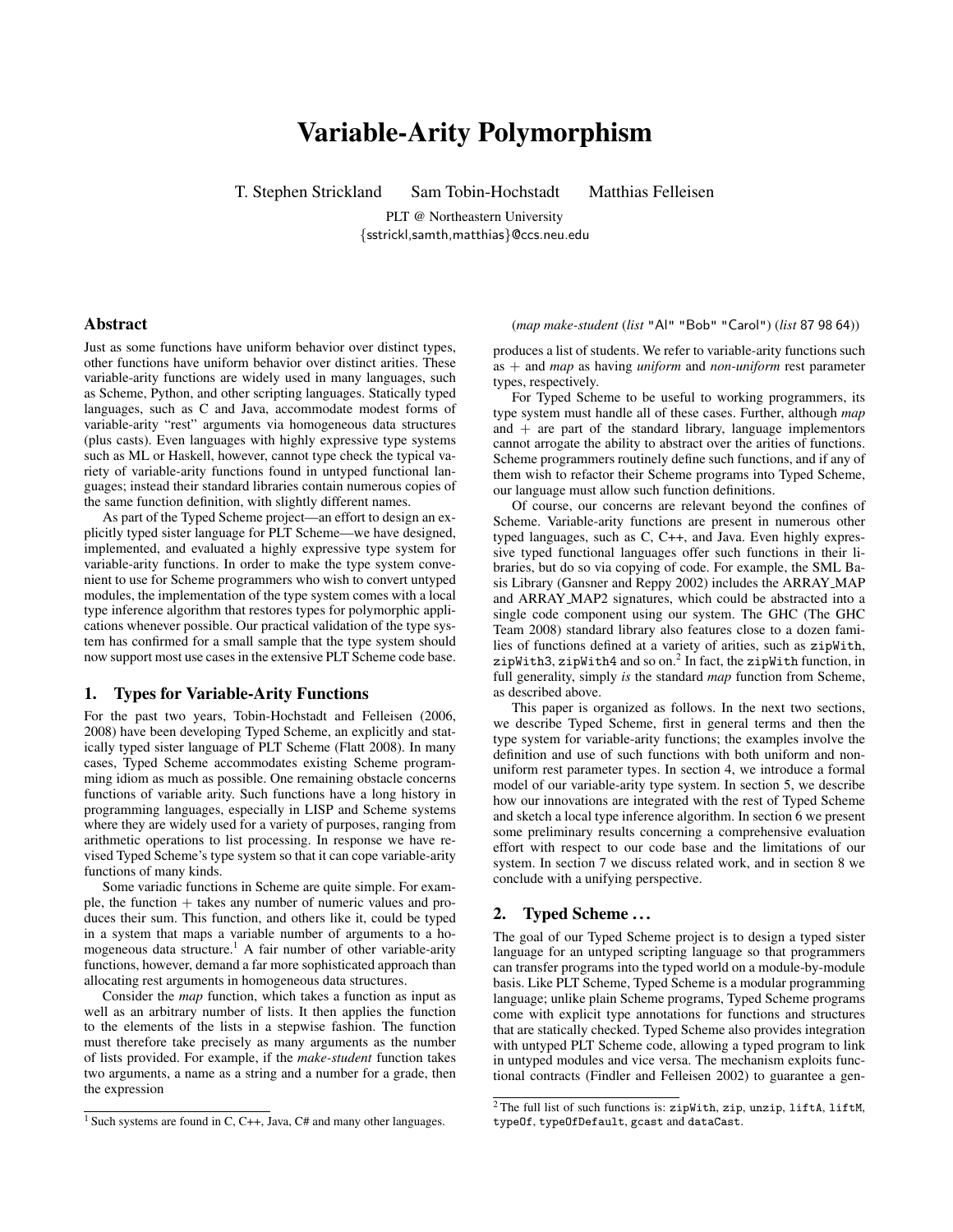eralized type soundness theorem (Tobin-Hochstadt and Felleisen 2006). Interlanguage refactoring can therefore proceed gradually.

Typed Scheme supports this gradual refactoring with a type system that accommodates the standard Scheme programming idioms without (much) code modification. In principle, Scheme programmers need only annotate structure and function headers with types to move a module into the Typed Scheme world; on occasion, they may also have to define a type alias to keep type expressions concise. For this purpose, the type system combines true union types, recursive types, first-class polymorphic functions, and the novel discipline of occurrence typing. Additionally, Typed Scheme infers types for instantiations of polymorphic functions, based on locallyavailable type information.

## 2.1 Basic Typed Scheme

Good Scheme programmers typically describe the structure of their data in comments, rather than in executable code. For example, a shape data type might be represented as:

```
;; A shape is either a rectangle or a circle
(define-struct rectangle (l w))
(define-struct circle (r))
```
To accommodate this style in Typed Scheme, programmers can specify true, untagged unions of types:

```
(define-type-alias shape (
S
rectangle circle))
(define-struct: rectangle ([l : Integer] [w : Integer]))
(define-struct: circle ([r : Integer]))
```
Typed Scheme also supports explicit recursive types, which are necessary for typing uses of *cons* pairs in Scheme programs. This allows the specification of both fixed-length heterogeneous lists and arbitrary-length homogeneous lists, or even combinations of the two.

Finally, Typed Scheme introduces *occurrence typing*, which allows the types of variable occurrences to depend on their position in the control flow. For example, the program fragment

```
. . . (display "Enter a number to double: ")
   (let ([val (read)]) ;; an arbitrary S-expression
      (if (number? val)
         (display (∗ 2 val))
         (display "That wasn't a number!"))) ...
```
type-checks correctly because the use of ∗ is guarded by the *number?* check.

#### 2.2 Polymorphic Functions and Local Type Inference

Typed Scheme supports first-class polymorphic functions.<sup>3</sup> For example, *list-ref* has the type  $(\forall (\alpha) ((Listof \alpha) Integer \rightarrow \alpha))$ . It can be defined in Typed Scheme as follows:

```
(: list-ref (\forall (\alpha) ((Listof \alpha) Integer \rightarrow \alpha)))(define (list-ref l i)
     (cond [(not (pair? l)) (error "empty list")]
             [ (= 0 i) (car l)][else (list-ref (cdr l) (− i 1))]))
```
The example illustrates two important aspects of polymorphism in Typed Scheme. First, the abstraction over types is explicit in the polymorphic type of *list-ref* but implicit in the function definition. Second, typical uses of polymorphic functions, e.g., *car* and *listref* , do not require explicitly type instantiation. Instead, the required type instantiations are synthesized from the types of the arguments.

Argument type synthesis uses the local type inference algorithm of Pierce and Turner (2000). It greatly facilitates the use of polymorphic functions and makes conversions from Scheme to Typed Scheme convenient, while dealing with the subtyping present in the rest of the type system in an elegant manner. Furthermore, it ensures that type inference errors are always locally confined, rendering them reasonably comprehensible to programmers.

# 3. ... with Variable-Arity Functions

A Scheme programmer defines functions with lambda or define. Both syntactic forms permit fixed and variable-arity parameter specifications:

- 1. (**lambda**  $(x \ y \ z)$   $(+ x (* y \ z))$ ) creates a function of three arguments (and one result) and (**define**  $(f \times y \times z)$  (+  $x$  (\*  $y \times z$ ))) creates the same function and names it *f* ;
- 2. the function (lambda  $(x y . z)$   $(+ x (apply max y z))$ ) consumes at least two arguments and otherwise as many as needed;
- 3. (**define**  $(g \ x \ y \ . \ z)$   $(+ x \ (apply \ max \ y \ z))$ ) is another way of defining such a function;
- 4. (**lambda** *x* (*apply* + *x*)) creates a function of an arbitrary number of arguments; and
- 5. (**define**  $(h \cdot x)$  (*apply* + *x*)) is the equivalent to this **lambda** expression.

The parameter *z* in the last four cases is called the *rest parameter*.

The application of a variable-arity function combines any arguments in excess of the number of required parameters into a list. Thus,  $(g 1 2 3 4)$  binds  $x$  to 1 and  $y$  to 2, while  $z$  becomes (*list* 3 4) for the evaluation of *g*'s function body. In contrast, (*h* 1 2 3 4) sets *z* to (*list* 1 2 3 4).

Schemers use variable-arity functions for many situations, including those that really call for different mechanisms. Thus, while programs in plain Scheme employ variable-arity functions to encode functions with optional and keyword arguments, PLT Scheme programs tend to replace such uses with case-lambda, opt-lambda, lambda/kw or equivalent define forms.

This section sketches how the revised version of Typed Scheme accommodates variable-arity functions. Our revision focuses on the standard uses of such functions, not encodings of other mechanisms.

#### 3.1 Uniform Variable-Arity Functions

Uniform variable-arity functions expect their rest parameter to be a homogeneous list. Consider the following four examples:

 $(:+ (Integer^* \rightarrow Integer))$  $(:$  – (Integer Integer<sup>\*</sup>  $\rightarrow$  Integer)) (: *string-append* (String<sup>∗</sup> → String))  $(:$  *list*  $(\forall (\alpha) (\alpha^* \rightarrow (Listof \alpha))))$ 

The syntax *Type*<sup>∗</sup> for the type of rest parameters alludes to the Kleene star for regular expressions. It signals that in addition to the other arguments, the function takes an arbitrary number of arguments of the given base type. The form *Type*<sup>∗</sup> is dubbed a *starred pre-type*, because it is not a full-fledged type and may appear only as the last element of a function's domain.

Here is a hypothetical definition of variable-arity  $+$  in Scheme:

```
;; assumes binary-+, a binary addition operator
(define (+ . xs))
  (if (null? xs)
     0
     (binary-+ (car xs)
                (apply + (cdr xs))))
```
<sup>&</sup>lt;sup>3</sup> Such functions are not always parametric, because occurrence typing can be used to examine the arguments.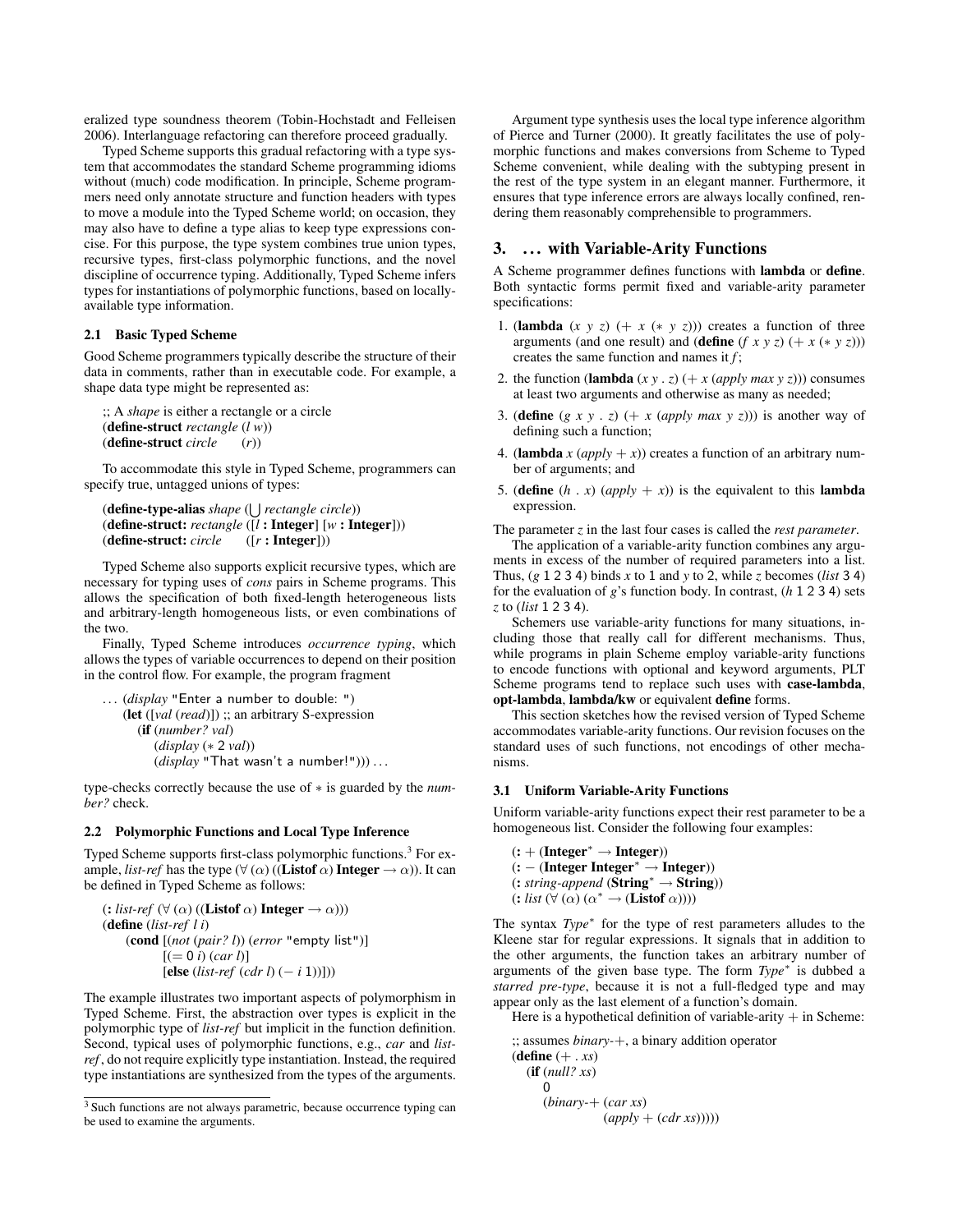Typing this definition is straightforward. The type assigned to the rest parameter of starred pre-type  $\tau^*$  in the body of the function is (Listof  $\tau$ ), and it maps to an already-existing type in Typed Scheme. Thus, no further work is needed to handle uses of such rest parameters.

#### 3.2 Approximating Non-Uniform Variable-Arity Functions

Non-uniform variable-arity functions do not assume that their rest parameter is a homogeneous list of values. Often though, homogeneity is traded for some other assumptions concerning the length of the argument list, its relationship to the required arguments, and even its connection to the results of the function.

For example, Scheme's *map* function is not restricted to mapping unary functions over single lists, unlike its counter-parts in ML or Haskell. When *map* receives a function *f* and n lists, it expects  $f$  to accept  $n$  values. Also, the type of the  $k$ th function parameter must match the type of the kth list.

Prior to our recent revision, Typed Scheme approximated the types of functions like *map* as follows:

```
(: map (∀ (C A B)
```

```
(case-lambda
 [( (A \rightarrow C) (Listof A)) (Listof C)]
 [((A \ B \rightarrow C) (Listof A) (Listof B)) (Listof C)])))
```
This case-lambda type contains a series of clauses which consist of a list of domain types and a range type. Here the domain lists of the clause must be of distinct lengths. When a function with a caselambda type is applied, the number of arguments to the function determines which clause is used as the type of the function for that application site.

So the above (simplistic) type for *map* provides two different types at which it can be applied: the type that corresponds to mapping a unary function and the one for mapping a binary function. This means that in this following program fragment

(define-struct: *book* ([*name* : String] [*author* : String] [*year* : Integer]))

 $(map not (list #t #f #t))$ (*map* = (*list* 1 20 300) (*list* 10 20 30)) (*map make-book* (*list* "Flatland") (*list* "A. Square") (*list* 1884))

the first two uses of *map* successfully type-check, but the third doesn't.

While case-lambda is a good stop-gap measure for providing types for functions like *map*, repeated requests for extending and re-extending such types for widely-used functions in Scheme provided the incentive to search for a better solution.

#### 3.3 Non-Uniform Variable-Arity Functions

Now Typed Scheme can represent such non-uniform variable-arity functions natively. Below are the types for some example functions:

;; *map* is the standard Scheme map (: *map*  $(\forall (\gamma \alpha \beta ...)$  $((\alpha \beta \ldots_{\beta} \rightarrow \gamma)$  (Listof  $\alpha)$  (Listof  $\beta) \ldots_{\beta} \rightarrow$  (Listof  $\gamma$ ))))

;; *app* takes a function and a sequence of arguments,

;; and performs the application

 $(:app (\forall (\beta \alpha ...)(\alpha ... \alpha \rightarrow \beta) \alpha ... \alpha \rightarrow \beta)))$ 

;; *map-with-funcs* takes any number of functions,

;; and then an appropriate set of arguments, and then produces

;; the results of applying all the functions to the arguments (: *map-with-funcs*

 $(\forall (\beta \alpha \dots)(\alpha \dots \alpha \rightarrow \beta)^* \rightarrow (\alpha \dots \alpha \rightarrow (Listof \beta))))$ 

The key innovation is the possibility to attach . . . to the last type variable in the binding position of a  $\forall$  type constructor. Such type variables are dubbed *dotted type variables*. Dotted type variables signal that polymorphic types can be instantiated at an arbitrary number of types.

Next, the body of ∀ types with dotted type variables may contain expressions of the form  $\tau \dots$  for some type  $\tau$  and a dotted type variable  $\alpha$ . These are *dotted pre-types*; they classify non-uniform rest parameters just like starred pre-types classify uniform rest parameters. A dotted pre-type has two parts: the base  $\tau$  and the bound  $\alpha$ . Only dotted type variables can be used as the bound of a dotted pre-type. Also, if a dotted type variable  $\alpha$  appears as a type, it must show up within the base of a dotted pre-type whose bound is  $\alpha$ .

When a dotted polymorphic type is instantiated, any dotted pretypes are expanded by copying the base the appropriate number of times and by replacing free instances of the bound in each copy with the corresponding type argument. For example, instantiating *map-with-funcs* with the sequence of types

#### Number Integer Boolean String

results in the type:

 $((Inter Brolean String \rightarrow Number)^* \rightarrow$ (Integer Boolean String  $\rightarrow$  (Listof Number)))

Typed Scheme also provides local inference of the appropriate type arguments for dotted polymorphic functions, so direct type instantiation is rarely needed. The example uses of *map* from section 3.2 can be successfully inferred at the appropriate types:

 $(map not (list #t #f #t))$ ;; *map* is instantiated (via local type inference) at: ;; ((Boolean → Boolean) ;; (Listof Boolean)  $\ldots \rightarrow$  (Listof Boolean)) (*map* = (*list* 1 20 300) (*list* 10 20 30)) ;; ((Integer Integer  $\rightarrow$  Boolean) ;; (Listof Integer) (Listof Integer)  $\ldots \rightarrow$  (Listof Boolean)) (*map make-book* (*list* "Flatland") (*list* "A. Square")

(*list* 1884))

;; ((String String Integer → *book*)

;; (Listof String) (Listof String) (Listof Integer)

 $\cdots \rightarrow$  (**Listof** *book*))

Naturally, Typed Scheme can type-check the definitions of nonuniform variable-arity functions:

```
(: fold-left
   (\forall (\gamma \alpha \beta \ldots_{\beta})((\gamma \alpha \beta \ldots_{\beta} \rightarrow \gamma) \gamma (Listof \alpha) (Listof \beta) . . .\beta \rightarrow \gamma)))
(define (fold-left f c as . bss)
    (if (or (null? as) (ormap null? bss))
        c
        (apply fold-left
                  (apply f c (car as) (map car bss))
                  (cdr as)
                  (map cdr bss))))
```
The example introduces a reasonably complete definition of *foldleft*. Its type shows that at least three items: a rest-argument function *f* ; an "identity" element *c* for the fold; and at least one list *as*. Optionally, *fold-left* consumes another sequence *bss* of lists. For this combination to work out,  $f$  must consume as many arguments as there are lists plus one; in addition, the types of these lists must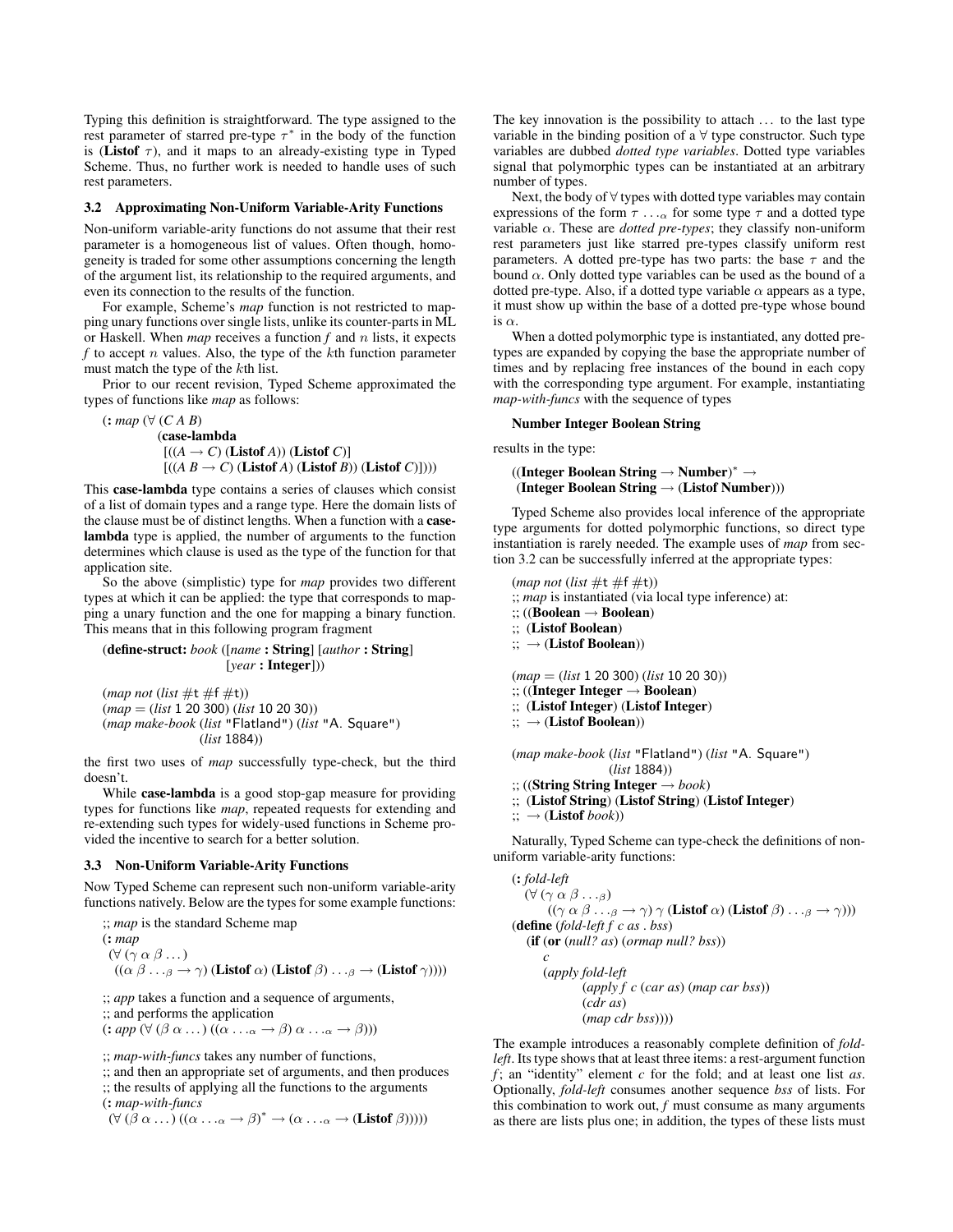match the types of *f*'s parameters because each list item eventually becomes an argument.

Beyond this, the example illustrates how the rest parameter is treated as if it were a place-holder for a plain list parameter. In this particular case, *bss* is thrice subjected to *map*-style processing. In general, variable-arity functions should be free to process their rest parameters with existing list-processing function.

The challenge is to assign types to such expressions. On the one hand, list-processing functions expect lists, but the rest parameter has a dotted pre-type. On the other hand, the result of listprocessing a rest parameter may flow again into a rest-argument position. While the first obstacle is relatively easy to overcome with a conversion from dotted pre-types to list types, the second one is ominous. After all, list-processing functions don't return dotted pre-types but list types, and we can't possibly expect that such list types come with enough information.

Our pragmatic compromise is to allow some list processing with certain functions. For example, functions like *map* return a list of the same length as the given list and the component types are in a predictable order. Thus, if *xs* is classified by the dotted pre-type  $\tau$ ... $\alpha$ , and *f* has type ( $\tau \rightarrow \sigma$ ), then (*map f xs*) is classified by the dotted pre-type  $\sigma \dots_{\alpha}$ . For example, in the definition of *fold-left* (*map car bss*) is classified as the dotted pre-type  $\beta \dots \beta$  because *car* is instantiated at ((Listof  $\beta$ )  $\rightarrow \beta$ ) and *bss* is classified as the dotted pre-type (Listof  $\beta$ ) . . . $\beta$ .

Contrast this behavior with functions that arbitrarily mangle the given lists. One obvious example is *filter*, which shortens the list. Because we don't have any guarantees about these results, we can't possibly predict how the result type relates to a dotted pretype and therefore the results of such expressions cannot be used in conjunction with rest parameters.

One way to use processed rest parameters is in conjunction with *apply*. Specifically, if *apply* consumes a variable-arity function *f* , then its final argument *l*, which must be a list, must match up with the rest parameter of  $f$ . If the function is a uniform variablearity procedure and the final argument is a list, then typing the use of *apply* is straightforward. If it is a non-uniform variablearity function, the number and types of parameters must match the elements and types of *l*.

Here is an illustrative example

(*apply f c* (*car as*) (*map car bss*))

from the definition of *fold-left*. By the type of *fold-left*, *f* has type ( $\gamma$  $\alpha \beta \ldots \beta \rightarrow \gamma$ ). The types of *c* and (*car as*) match the types of the initial parameters to *f* . Since the *map* application has type (Listof  $\beta$ ) . . .<sub>β</sub> and since the rest parameter position of *f* is bounded by  $\beta$ , we are guaranteed that the length of the list produced by (*map car bss*) matches the length that *f* expects its rest argument to be. In short, we have just used the type system to show that we don't have an arity mismatch in this example.

The next section demonstrates how a type system can both deal with rest arguments in a reasonably flexible manner and have the right properties. After that, we show how to integrate it into a practical system and that it is practical.

# 4. A Variable-Arity Type System

For the purpose of this paper, Typed Scheme is an implementation of System F (Girard 1971; Reynolds 1974), a  $\lambda$  calculus with first-class parametric polymorphism. We therefore present the theoretical essence of our result as an extension of this system. We start with the syntax of a multi-arity version of System F, enriched with variable-arity functions, and then present both a type system and a semantics. The section concludes with a soundness theorem for this model.

## 4.1 Syntax

We extend System F with multiple-arity functions at both the type and term level, lists, and uniform rest-argument functions. The use of multiple-arity functions establishes the proper problem context. Lists and uniform rest-argument functions suffice to explain how uniform and non-uniform variable-arity functions interact.

p ::= = | plus | minus | mult | car | cdr | null? v ::= n | b | p | null<sup>τ</sup> | (cons<sup>τ</sup> v v) | (λ ( −−−→ [<sup>x</sup> : <sup>τ</sup>]) <sup>e</sup>) <sup>|</sup> (Λ (−→<sup>α</sup> ) <sup>e</sup>) <sup>|</sup> (Λ (−→α α ...) <sup>e</sup>) | (λ ( −−−→ [<sup>x</sup> : <sup>τ</sup>] . [<sup>x</sup> : <sup>τ</sup> <sup>∗</sup>]) e) | (λ ( −−−→ [<sup>x</sup> : <sup>τ</sup>] . [<sup>x</sup> : <sup>τ</sup> ...<sup>α</sup> ]) <sup>e</sup>) e ::= v | x | (e −→<sup>e</sup> ) <sup>|</sup> (@ <sup>e</sup> −→<sup>τ</sup> ) <sup>|</sup> (if e e e) | (cons<sup>τ</sup> e e) | error<sup>L</sup> | (apply<sup>∗</sup> e −→e e) | (@ e −→<sup>τ</sup> ) <sup>|</sup> (@ <sup>e</sup> −→τ τ ...<sup>α</sup> ) <sup>|</sup> (lift e e) | (any e e) | (all e e) | (apply e −→e e) τ ::= Integer | Boolean | α | (Listof τ) | ( −→<sup>τ</sup> <sup>→</sup> <sup>τ</sup>) <sup>|</sup> ( −→τ τ<sup>∗</sup> <sup>→</sup> <sup>τ</sup>) <sup>|</sup> ( −→τ τ ...<sup>α</sup> <sup>→</sup> <sup>τ</sup>) | (∀ ( −→<sup>α</sup> ) <sup>τ</sup>) <sup>|</sup> (<sup>∀</sup> ( −→α α ...) <sup>τ</sup>)



Figure 1 specifies the abstract syntax. We use a syntax close to that of Typed Scheme, including the use of @ to denote type application. The use of the vector notation  $\overrightarrow{e}$  denotes a (possibly empty) sequence of forms (in this case, expressions). In the form  $\overrightarrow{e_k}$ <sup>n</sup>, *n* indicates the length of the sequence, and the term  $e_{k_i}$  is the ith element. The subforms of two sequences of the same length will have the same subscript, so  $\overrightarrow{e_k}^n$  and  $\overrightarrow{\tau_k}^n$  are similarly-sized sequences of expressions and types, respectively, whereas  $\vec{e}_j^m$  is unrelated. If all vectors are the same size the sizes are dropped, but the subscripts remain. Other than notational differences, the major changes to the syntax are the addition of starred pre-types, dotted type variables, dotted pre-types, and special forms that are needed to operate on non-uniform rest arguments.

A *starred pre-type*, which has the form  $\tau^*$ , is used in the types of uniform variable-arity functions whose rest parameter contains values of type  $\tau$ . It only appears as the last element in the domain of a function type or as the type of a uniform rest argument.

A *dotted type variable*, which has the form  $\alpha$  ..., serves as a placeholder in a type abstraction. Its presence signals that the type abstraction can be applied to an arbitrary number of types. A dotted type variable can only appear as the last element in the list of parameters to a type abstraction. We call type abstractions that include dotted type variables *dotted type abstractions*.

A *dotted pre-type*, which has the form  $\tau$  ..., is a type that is parameterized over a dotted type variable. When a type instantiation associates the dotted type variable  $\alpha$  ... with a sequence  $\overrightarrow{\tau_k}^n$  of types, the dotted pre-type  $\tau \cdot \cdot \cdot \cdot$  is replaced by n copies of  $\tau$ , where  $\alpha$  in the *i*th copy of  $\tau$  is replaced with  $\tau_{k_i}$ . In the syntax, dotted pretypes can only appear in the rightmost position of a function type, as the type of a non-uniform rest argument, or as the last argument to @.

The special forms any, all, and lift are the same as Scheme's *ormap*, *andmap*, and *map*, but they are restricted to applications involving non-uniform rest arguments. The forms apply<sup>\*</sup> and apply correspond to Scheme's *apply* on uniform and non-uniform variable-arity functions respectively. Typed Scheme does not use different names for these functions when used on rest arguments, but the model distinguishes them to simplify the presentation and the soundness proof.

#### 4.2 Type System

The type system is an extension of the type system of System F to handle the new linguistic constructs. We start with the changes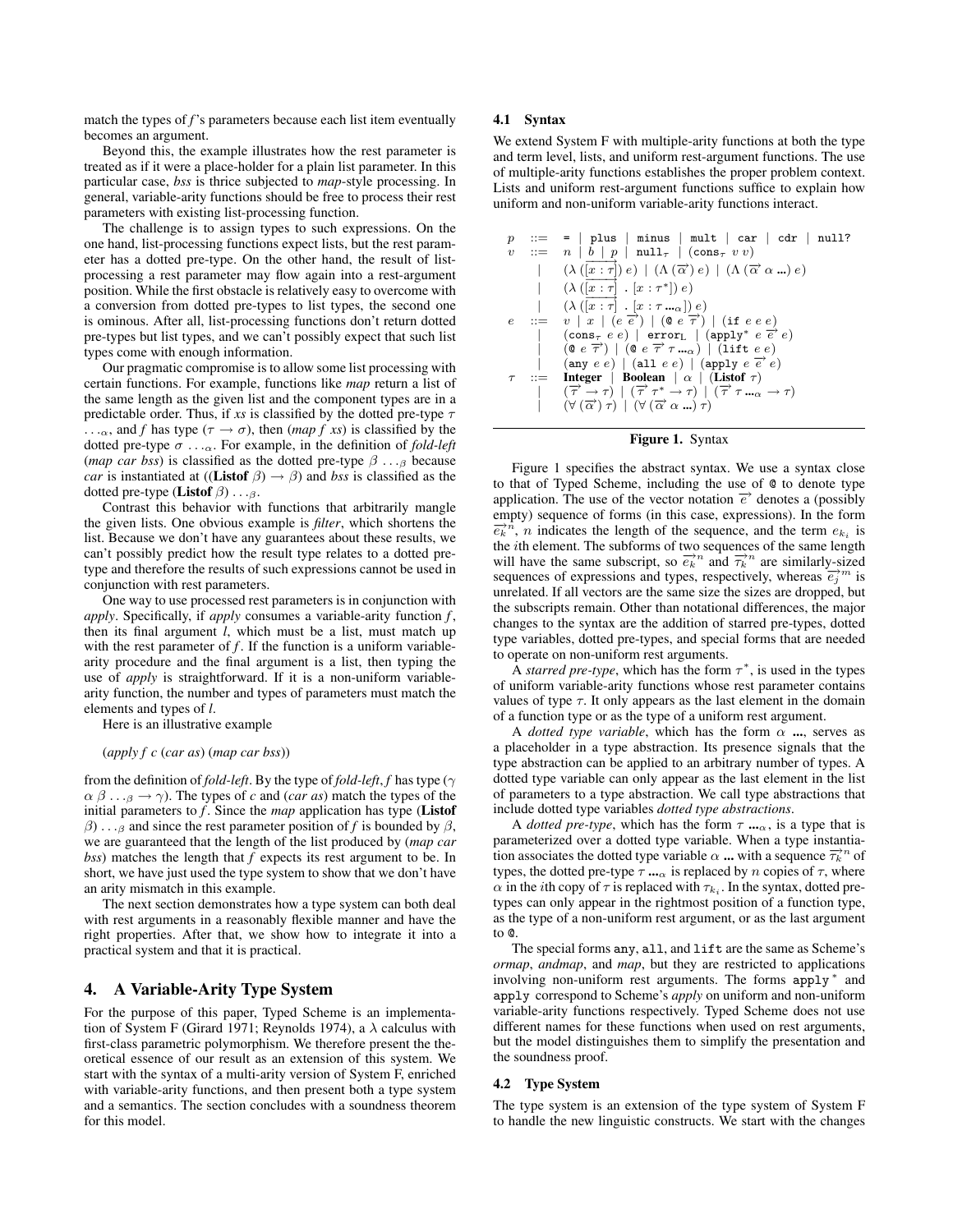to the environments and judgments. We then outline the major changes to the type validity relation. Next we present relations used for dotted types and expressions that have dotted pre-types instead of types. Then we discuss the changes to the standard typing relation, and finally we show the metafunctions used in some of the new typing judgments and discuss their details.

The environments and judgments used in our type system are similar to those used for System F except as follows:

- The type variable environment ∆ includes both dotted and nondotted type variables.
- There is a new class of environments  $(\Sigma)$ , which map nonuniform rest parameters to dotted pre-types.
- There is also an additional validity relation  $\Delta \triangleright \tau ...$  for dotted pre-types.
- The typing relation  $\Gamma, \Delta, \Sigma \vdash e : \tau$  is a five-place relation with the addition of  $\Sigma$ .
- There is an additional typing relation  $\Gamma, \Delta, \Sigma \vdash e \triangleright \tau \dots \varpi$  for assigning dotted pre-types to expressions.



# Figure 2. Type validity

The rules for establishing type validity are provided in figure 2. This relation checks the validity of two forms—types and dotted type variables—and is straightforward. The interesting relation checks the validity of dotted pre-types:

$$
\frac{\Delta \vdash \alpha \dots \Delta \cup \{\alpha\} \vdash \tau}{\Delta \triangleright \tau \dots \alpha}
$$

When validating a dotted pre-type  $\tau$  ..., the bound  $\alpha$  is checked to make sure that it is indeed a valid dotted type variable. Then  $\tau$ is checked in an environment where the bound is allowed to appear free. It is possible for a dotted pre-type to be nested somewhere within a dotted pre-type over the same bound, e.g.

$$
(\forall (\alpha \dots) ((\alpha \dots \alpha \rightarrow \alpha) \dots \alpha \rightarrow (\alpha \dots \alpha \rightarrow (\text{Listof Integer})))
$$

To illustrate how such a type might be used, let's instantiate this sample type with the sequence of types Integer, Boolean, Integer:

```
((Integer Boolean Integer \rightarrow Integer)
 (Integer Boolean Integer \rightarrow Boolean)
 (Integer Boolean Integer \rightarrow Integer) \rightarrow(Integer Boolean Integer \rightarrow Listof Integer))
```
There are three functions in the domain of the type, each of which corresponds to an element in our sequence. All functions have the same domain—the sequence of types; the ith function returns the ith type in the sequence.

$$
\frac{\sum(x) = \tau \dots \alpha}{\Gamma, \Delta, \Sigma \vdash x \triangleright \tau \dots \alpha}
$$

$$
\frac{\Gamma, \Delta, \Sigma \vdash e_r \triangleright \tau_r \dots \alpha}{\Gamma, \Delta, \Sigma \vdash (\text{lift } e_f \cdot e_r) \triangleright \tau \dots \alpha}
$$

 $T<sub>1</sub>$ 

## Figure 3. Type rules for dotted pre-types

The typing rules for the two forms of expressions that have dotted pre-types are given in figure 3. TD-VAR is straightforward, because it just checks for the variable in  $\Sigma$ . TD-LIFT assigns a type to a function position. Since the function needs to operate on each element of the sequence represented by  $e_r$ , not on the sequence as a whole, the domain of the function's type is the base  $\tau_r$  instead of the dotted type  $\tau_r$  ....<sub> $\alpha$ </sub>. This type may include free references to the bound  $\alpha$ , however. Therefore, we must check the function in an environment extended with  $\alpha$  as a regular type variable.

| <b>TC-TODFUN</b><br>$\Gamma, \Delta, \Sigma \vdash e : (\overrightarrow{\tau_i} \tau_s^* \rightarrow \tau) \qquad \Delta \vdash \alpha \dots \qquad \Delta - \{\alpha\} \vdash \tau_s$                                                                                                           |           |                                                                                         |  |  |  |
|--------------------------------------------------------------------------------------------------------------------------------------------------------------------------------------------------------------------------------------------------------------------------------------------------|-----------|-----------------------------------------------------------------------------------------|--|--|--|
| $\Gamma, \Delta, \Sigma \vdash e : (\overrightarrow{\tau_i} \tau_s \ldots \alpha \rightarrow \tau)$                                                                                                                                                                                              |           |                                                                                         |  |  |  |
| <b>TC-TOFUN</b><br>$\Gamma, \Delta, \Sigma \vdash e : (\overrightarrow{\tau_i} \tau_s^* \rightarrow \tau)$<br>$\Gamma, \Delta, \Sigma \vdash e : (\overrightarrow{\tau_i} \rightarrow \tau) \qquad \Gamma, \Delta, \Sigma \vdash e : (\overrightarrow{\tau_i} \tau_s \tau_s^* \rightarrow \tau)$ | TC-UNROLL | $\Gamma, \Delta, \Sigma \vdash e : (\overrightarrow{\tau_i} \tau_s^* \rightarrow \tau)$ |  |  |  |



Before covering the other changes to the typing rules, we first look at how uniform variable-arity functions can be used in different contexts, since this shapes our typing judgments for such functions. If we have an expression of uniform variable-arity type  $(\overline{\tau_j} \tau_s^* \rightarrow \tau)$ , then it can be treated as a different type in the following three ways (figure 4): as a function with only the fixed parameters; as a function with an extra fixed parameter via unrolling of the rest parameter; and as a function where the rest parameter is classified as a dotted type variable.

In TC-TODFUN the type of the uniform rest parameter is not allowed to contain the bound of the resulting non-uniform rest parameter as a free type variable.<sup>4</sup>

| $\delta_\tau$ (=)             | $=$ (Integer Integer $\rightarrow$ Boolean)                                                            |
|-------------------------------|--------------------------------------------------------------------------------------------------------|
| $\delta_\tau$ (plus)          | $=$ (Integer <sup>*</sup> $\rightarrow$ Integer)                                                       |
| $\delta_{\tau}$ (minus)       | $=$ (Integer Integer <sup>*</sup> $\rightarrow$ Integer)                                               |
| $\delta_{\tau}$ (mult)        | $=$ (Integer <sup>*</sup> $\rightarrow$ Integer)                                                       |
| $\delta_\tau(\mathtt{car})$   | $= (\forall (\alpha) ((Listof \alpha) \rightarrow \alpha))$                                            |
| $\delta_{\tau}(\texttt{cdr})$ | $= (\forall (\alpha) ((Listof \alpha) \rightarrow (Listof \alpha)))$                                   |
|                               | $\delta_{\tau}(\text{null?}) = (\forall (\alpha) ((\text{Listof }\alpha) \rightarrow \text{Boolean}))$ |
|                               |                                                                                                        |

# Figure 6. Types of primitives

As expected, most of the typing rules in figure 5 are straightforward additions of multiple-arity type and term abstractions and lists to System F. The types of primitives are provided in figure 6.

<sup>4</sup> We are investigating whether this restriction can be dropped.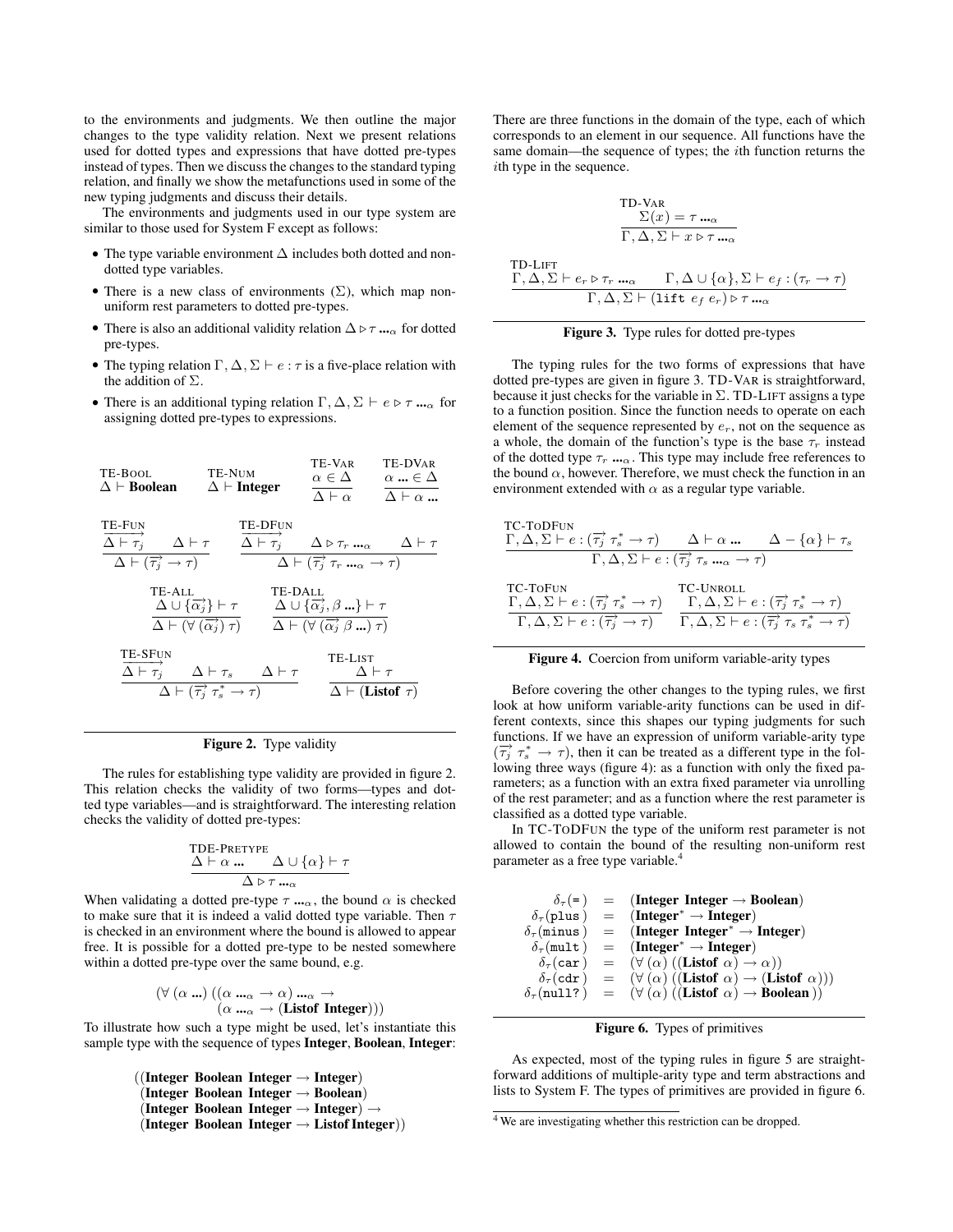

Figure 5. Type rules

For uniform variable-arity functions, the introduction rule treats the rest parameter as a variable whose type is a list of the appropriate type. There is only one elimination rule, which deals with the special form apply <sup>∗</sup> ; other eliminations such as direct application to arguments are handled via the coercion rules.

Non-uniform variable-arity functions also have one introduction and one elimination rule, and these rules differ from those for uniform variable-arity functions in the expected ways. The rules T-ANY and T-ALL are similar to that of TD-LIFT in that the dotted pre-type bound of the second argument is allowed free in the type of the first argument. In contrast to uniform variable-arity functions, non-uniform ones cannot be applied directly to arguments in this calculus.

While T-DTABS, the introduction rule for dotted type abstractions, follows from T-TABS, the elimination rules are quite different. There are two elimination rules: T-DTAPP and T-DTAPPDOTS. The former handles type application of a dotted type abstraction where the dotted type variable corresponds to a (possibly empty) sequence of types, and the latter deals with the case when the dotted type variable corresponds to a dotted pre-type.

The T-DTAPPDOTS rule is more straightforward, as it is just a substitution rule. Replacing a dotted type variable with a dotted pretype is more involved, however, than normal type substitution because we need to replace the dotted type variable where it appears as a dotted pre-type bound. Figure 7 describes the metafunction *sd*, which performs this substitution.

The T-DTAPP rule must first expand out dotted pre-types that use the dotted type variable before performing the appropriate substitutions. To do this it uses the metafunction  $td_{\tau}$  on a sequence of fresh type variables of the appropriate length to expand dotted pre-types that appear in the body of the abstraction's type into a sequence of copies of their base types. These copies are first expanded with  $td_{\tau}$  and then in each copy the free occurrences of the bound are replaced with the corresponding fresh type variable. Normal substitution is performed on the result of  $td_{\tau}$ , mapping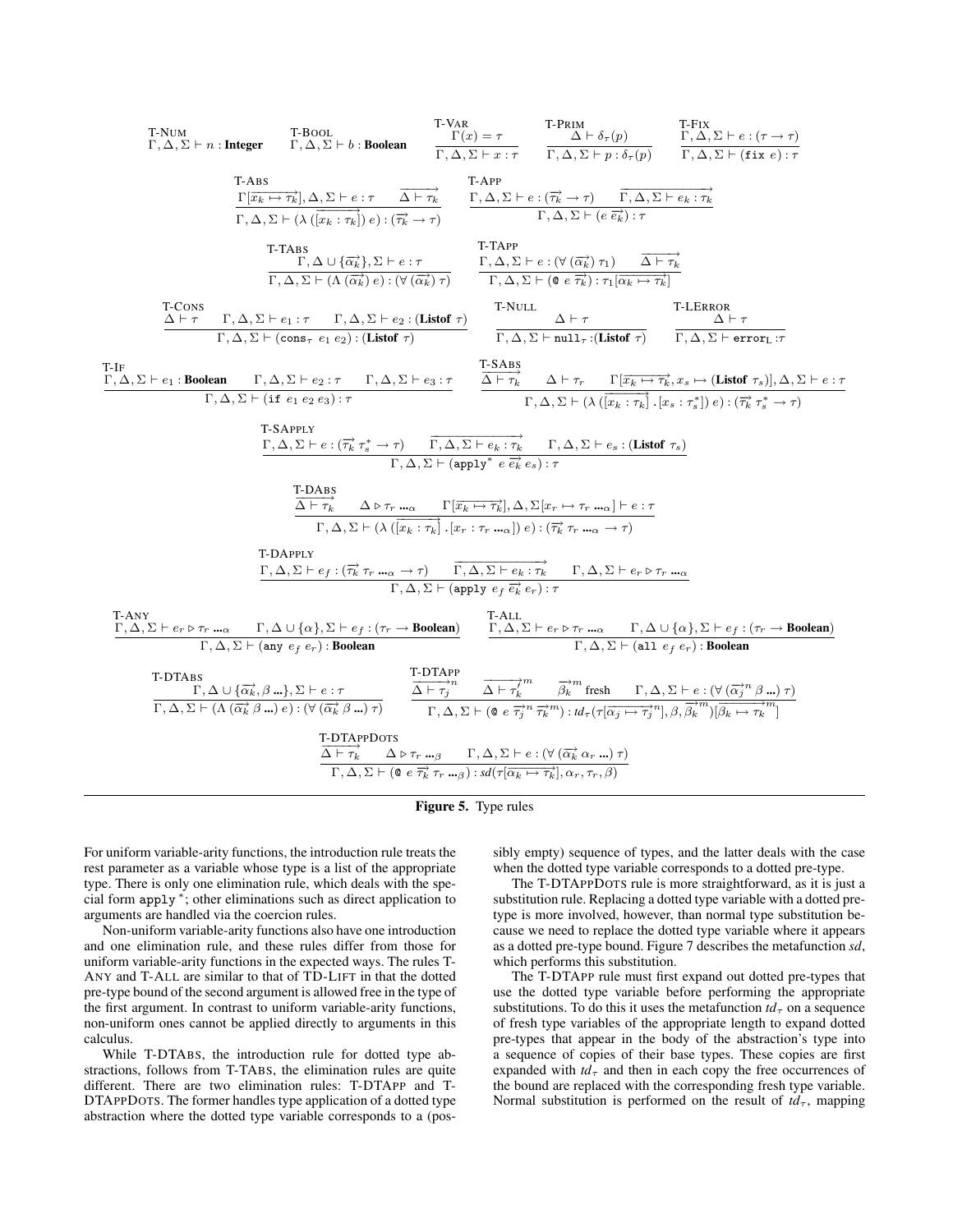$$
sd(\text{Integer}, \alpha_r, \tau_r, \beta) = \text{Integer}
$$
\n
$$
sd(\text{Boolean}, \alpha_r, \tau_r, \beta) = \tau_r
$$
\n
$$
sd(\alpha_r, \alpha_r, \tau_r, \beta) = \tau_r
$$
\n
$$
sd(\alpha, \alpha_r, \tau_r, \beta) = \alpha
$$
\n
$$
sd(\text{Listof } \tau), \alpha_r, \tau_r, \beta) = (\text{Listof } sd(\tau, \alpha_r, \tau_r, \beta))
$$
\n
$$
sd((\overrightarrow{\tau_j} \rightarrow \tau), \alpha_r, \tau_r, \beta) = (\overrightarrow{sd(\tau_j, \alpha_r, \tau_r, \beta)} \rightarrow sd(\tau, \alpha_r, \tau_r, \beta))
$$
\n
$$
sd((\overrightarrow{\tau_j} \tau_r' \dots \tau_r, \tau_r, \beta) = (\overrightarrow{sd(\tau_j, \alpha_r, \tau_r, \beta)} sd(\tau_r', \alpha_r, \tau_r, \beta) \dots \beta - sd(\tau, \alpha_r, \tau_r, \beta))
$$
\n
$$
sd((\overrightarrow{\tau_j} \tau_r' \dots \tau_r, \neg \tau, \alpha_r, \tau_r, \beta) = (\overrightarrow{sd(\tau_j, \alpha_r, \tau_r, \beta)} sd(\tau_r', \alpha_r, \tau_r, \beta) \dots \alpha - sd(\tau, \alpha_r, \tau_r, \beta))
$$
\n
$$
sd((\forall (\overrightarrow{\alpha_j}) \tau), \alpha_r, \tau_r, \beta) = (\forall (\overrightarrow{\alpha_j}) sd(\tau, \alpha_r, \tau_r, \beta))
$$
\n
$$
sd((\forall (\overrightarrow{\alpha_j} \alpha \dots) \tau), \alpha_r, \tau_r, \beta) = (\forall (\overrightarrow{\alpha_j} \alpha \dots) sd(\tau, \alpha_r, \tau_r, \beta)^* \rightarrow sd(\tau, \alpha_r, \tau_r, \beta))
$$
\n
$$
sd((\overrightarrow{\tau_j} \tau_s^* \rightarrow \tau), \alpha_r, \tau_r, \beta) = (\overrightarrow{sd(\tau_j, \alpha_r, \tau_r, \beta)} sd(\tau_s, \alpha_r, \tau_r, \beta)^* \rightarrow sd(\tau, \alpha_r, \tau_r, \beta))
$$

Figure 7. Substituting dotted pre-types for dotted variables

| $td_{\tau}$ (Integer, $\beta, \overrightarrow{\beta_k}^m$ )                                                        | Integer                                                                                                                                                                                                                                                                                                                                                                                                                                                                                                                                                                                        |
|--------------------------------------------------------------------------------------------------------------------|------------------------------------------------------------------------------------------------------------------------------------------------------------------------------------------------------------------------------------------------------------------------------------------------------------------------------------------------------------------------------------------------------------------------------------------------------------------------------------------------------------------------------------------------------------------------------------------------|
| $td_{\tau}$ (Boolean, $\beta, \overrightarrow{\beta_k}^m$ )                                                        | <b>Boolean</b>                                                                                                                                                                                                                                                                                                                                                                                                                                                                                                                                                                                 |
| $td_\tau(\alpha,\beta,\overrightarrow{\beta_k}^m)$                                                                 |                                                                                                                                                                                                                                                                                                                                                                                                                                                                                                                                                                                                |
| $td_\tau((\textbf{Listof} \ \tau),\beta,\overrightarrow{\beta_k}^m)$                                               | = (Listof $td_{\tau}(\tau,\beta,\overrightarrow{\beta_k}^m)$ )                                                                                                                                                                                                                                                                                                                                                                                                                                                                                                                                 |
| $td_{\tau}((\overrightarrow{\tau_i}^n \rightarrow \tau), \beta, \overrightarrow{\beta_k}^m)$                       | $=$ $(\overline{td_{\tau}(\tau_j,\beta,\beta_k}^{m})^n) \rightarrow td_{\tau}(\tau,\beta,\overline{\beta_k}^{m})$                                                                                                                                                                                                                                                                                                                                                                                                                                                                              |
| $td_{\tau}((\overrightarrow{\tau_j}^n \tau_r \ldots_{\beta} \rightarrow \tau), \beta, \overrightarrow{\beta_k}^m)$ | $= (td_{\tau}(\tau_j,\beta,\overrightarrow{\beta_k}^m) \cdot ^mtd_{\tau}(\tau_r,\beta,\overrightarrow{\beta_k}^m)[\beta \mapsto \beta_k] \rightarrow td_{\tau}(\tau,\beta,\overrightarrow{\beta_k}^m))$                                                                                                                                                                                                                                                                                                                                                                                        |
|                                                                                                                    | $\begin{array}{lllll}td_{\tau}((\overrightarrow{\tau_j}^n\; \tau_r\; {\bf m}_\alpha \rightarrow \tau), \beta, \overrightarrow{\beta_k}^m) & = & \widetilde{(td_{\tau}(\tau_j, \beta, \overrightarrow{\beta_k}^m))}^{n} \;td_{\tau}(\tau_r, \beta, \overrightarrow{\beta_k}^m) \;{\bf m}_\alpha \rightarrow td_{\tau}(\tau, \beta, \overrightarrow{\beta_k}^m))\\td_{\tau}((\forall \;(\overrightarrow{\alpha_j}^n) \;\tau), \beta, \overrightarrow{\beta_k}^m) & = & (\forall \;(\overrightarrow{\alpha_j}^n) \;td_{\tau}(\tau, \beta, \overrightarrow{\beta_k}^$<br>where $\alpha \neq \beta$ |
|                                                                                                                    |                                                                                                                                                                                                                                                                                                                                                                                                                                                                                                                                                                                                |
| $td_{\tau}((\forall (\overrightarrow{\alpha_j}^n \alpha_r \dots) \tau), \beta, \overrightarrow{\beta_k}^m)$        | = $(\forall (\overrightarrow{\alpha_j}^n \alpha_r \dots) \forall d_{\tau}(\tau, \beta, \beta_k \dots))$                                                                                                                                                                                                                                                                                                                                                                                                                                                                                        |
|                                                                                                                    | $td_{\tau}((\overrightarrow{\tau_i}^n \tau_s^* \to \tau), \beta, \overrightarrow{\beta_k}^m)$ = $(td_{\tau}(\tau_i, \beta, \overrightarrow{\beta_k}^m))^n$ $td_{\tau}(\tau_s, \beta, \overrightarrow{\beta_k}^m)^* \to td_{\tau}(\tau, \beta, \overrightarrow{\beta_k}^m))$                                                                                                                                                                                                                                                                                                                    |

Figure 8. Expanding dots in types

$$
E \begin{array}{l} \mbox{::=} & [| \mid (\overrightarrow{v} \mid \overrightarrow{e}) \mid (\mathbf{0} \mid \overrightarrow{\tau}) \\ & [\mbox{if } [] e e) \mid (\mbox{cons}_\tau \; [] e) \mid (\mbox{cons}_\tau \; v \; []) \\ & (\mbox{apply*} \; \overrightarrow{v} \; [[\overrightarrow{e}) \; ] \\ E[(\mbox{car null}_\tau)] & \hookrightarrow E[\mbox{error}_L] \\ E[(\mbox{car null}_\tau)] & \hookrightarrow E[e \overrightarrow{\alpha_k} \rightarrow \overrightarrow{\tau_k}]] \\ E[(\mathbf{0} \; (\Lambda \; (\overrightarrow{\alpha_k}) \; e) \; \overrightarrow{\tau_k})] & \hookrightarrow E[e \overrightarrow{\alpha_k} \rightarrow \overrightarrow{\tau_k}]] \\ E[(\mathbf{0} \; (\Lambda \; (\overrightarrow{\alpha_j}^n \; \beta \; \underline{\ldots}) \; e) \; \overrightarrow{\tau_j}^n \; \overrightarrow{\tau_k}^m)] \xrightarrow{\hookrightarrow} \\ E[id_e (e, \beta, \overrightarrow{\beta_k}^m) [\overrightarrow{\alpha_j} \rightarrow \overrightarrow{\tau_j}^n, \overrightarrow{\beta_k} \rightarrow \overrightarrow{\tau_k}^m]] \\ \mbox{where} \; \overrightarrow{\beta_k} \; \mbox{ fresh} \\ E[(\lambda \; ([\overrightarrow{x_k} : \overrightarrow{\tau_k}]) \; e) \; \overrightarrow{v_k})] \hookrightarrow E[e \left[\overrightarrow{x_k} \rightarrow v_k^1 \right]] \\ E[(\lambda \; ([\overrightarrow{x_j} : \tau_j] \quad . [x_s : \tau_s^*]) \; e) \; \overrightarrow{v_j}^n \; \overrightarrow{v_k}^m)] \xrightarrow{\hookrightarrow} \\ E[e \left[\overrightarrow{x_j} \rightarrow \overrightarrow{v_j}^n, \quad x_s \mapsto (\mbox{cons}_{\tau_s} \; v_{k_1} \; (\mbox{cons}_{\tau_s} \; - (\mbox{cons}_{\tau_s} \; v_{k_m} \; \mbox{null}_{\tau_s})))]] \\ E[(\mbox{app1y*} \; (\lambda \; ([\overrightarrow{x_j} : \tau_j]^n, [x_s : \tau_s^*]) \; e) \; \overrightarrow{v_j}^n \; \overrightarrow{v_k}^m \; v_s)] \xrightarrow{\hookrightarrow} \\ E[e \left[\overrightarrow{x_j} \mapsto v_j^n, \quad x_s \mapsto (\mbox{cons}_{\tau_s} \; v_{k_1} \; (\mbox{cons}_{\tau_s} \; - (\mbox{
$$

Figure 9. Selected Reduction Rules

each fresh type variable to its corresponding type argument. The definition of  $td_{\tau}$  is given in figure 8.

#### 4.3 Dynamic Semantics

In order to prove the given type system sound, we introduce a reduction semantics. The reduction contexts and interesting reduction rules are given in figure 9.

Even here, most of these definitions are obvious extensions of those for System F. Application of a multiple-arity function or a multiple-arity type abstraction requires substituting for all bound

variables. Application of a starred function constructs a single list from all the arguments that correspond to the rest parameter. Using the apply <sup>∗</sup> function is similar, but the last argument, which must be a list, forms the base of the rest argument list.

When applying a dotted type abstraction, all subforms dealing with expressions and types in that dotted type variable are expanded through the use of  $td_e$ . This explains why there are no reduction rules corresponding to any expressions that involve dotted pretypes; they are always expanded away.

The semantics relies on three metafunctions:

- $td_e(e, \beta, \overrightarrow{\beta_k}^m)$  This metafunction expands expressions that are not within  $a \lambda$  expression whose rest argument has a dotted pretype with bound  $\beta$ .
- $td_x(e, \beta, \overrightarrow{\beta_k}^m, X)$  This metafunction expands expressions that appear within  $\lambda$  expressions whose rest argument has bound  $\beta$ and that expand to a single expression.  $\overline{X}$  is a mapping from rest variables to m fresh variables.
- $td_d(e, \beta, \overrightarrow{\beta_k}^m, X)$  This metafunction expands expressions that appear within  $\lambda$  expressions whose rest argument has bound  $\beta$  and that may expand into multiple expressions (i.e. dotted rest parameters and lift).

Selected cases of these metafunctions are specified in figure 10. The other parts of the function definitions are either straightforward structural recursion or are similar to the cases presented here.

For  $td_e$  and  $td_x$ , dotted pre-types in type applications that are bound by the dotted type variable are expanded appropriately to form type applications with only type arguments. Similarly, nonuniform variable-arity  $\lambda$  expressions have their parameter lists ex-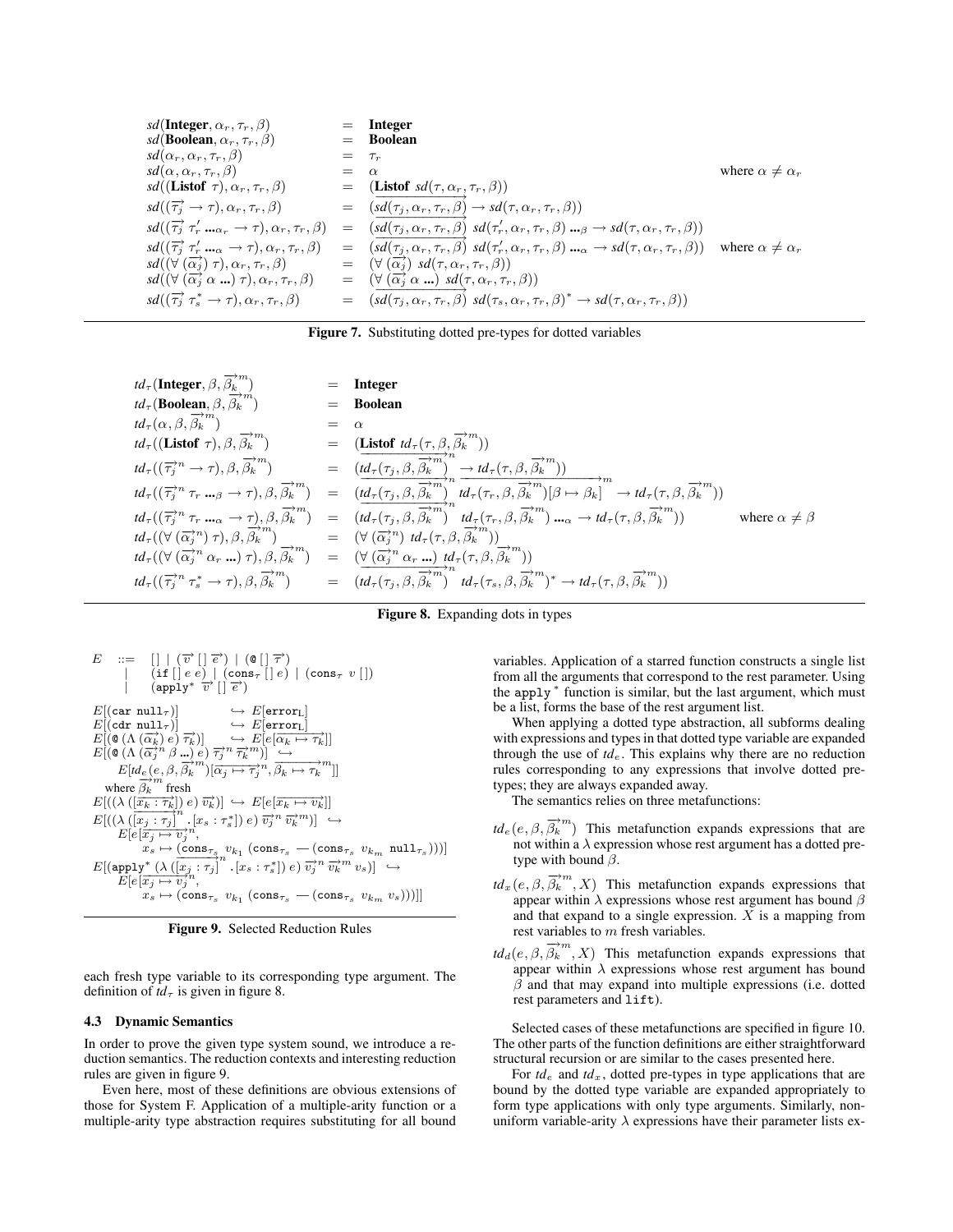| $td_e((\mathbf{0} \ e \ \overrightarrow{\tau_i}^n \ \tau_r \ \ldots_{\beta}), \beta, \overrightarrow{\beta_k}^m)$<br>$td_e((\lambda (\overrightarrow{[x_j : \tau_j]}^n \cdot [x_r : \tau_r \cdot \cdot \cdot \cdot \beta]) e), \beta, \overrightarrow{\beta_k}^m)$<br>where $\tau'_r = td_\tau(\tau_r, \beta, \overline{\beta_k}^m)$<br>and $\overrightarrow{x_k}^m$ fresh | $=$ $(\mathbf{\mathfrak{g}} t d_e(e, \beta, \overrightarrow{\beta_k}^m) t d_{\tau}(\tau_j, \beta, \overrightarrow{\beta_k}^m) t d_{\tau}(\tau_r, \beta, \overrightarrow{\beta_k}^m) [\beta \mapsto \beta_k]^m$<br>$= (\lambda (\overline{x_i : id_{\tau}(\tau_i, \beta, \overrightarrow{\beta_k}^m)})^n \overline{\overline{x_k : \tau'_r(\beta \mapsto \beta_k)}}^m) \overline{t_d}_x(e, \beta, \overrightarrow{\beta_k}^m, [x_r \mapsto \overrightarrow{x_k}^m]))$ |
|----------------------------------------------------------------------------------------------------------------------------------------------------------------------------------------------------------------------------------------------------------------------------------------------------------------------------------------------------------------------------|----------------------------------------------------------------------------------------------------------------------------------------------------------------------------------------------------------------------------------------------------------------------------------------------------------------------------------------------------------------------------------------------------------------------------------------------------------------------|
| $td_x((\mathbf{0} \ e \ \overrightarrow{\tau_i}^n \ \tau_r \ \ldots_{\beta}), \beta, \overrightarrow{\beta_k}^m, X)$                                                                                                                                                                                                                                                       | $=$ $(\mathbf{0} \ t d_x(e, \beta, \overrightarrow{\beta_k}^m, X) \ t d_{\tau}(\tau_j, \beta, \overrightarrow{\beta_k}^m)$ <sup>n</sup> $d_{\tau}(\tau_r, \beta, \overrightarrow{\beta_k}^m)[\beta \mapsto \beta_k]^m$                                                                                                                                                                                                                                               |
| $td_x((\lambda\left(\overrightarrow{[x_j:\tau_j]}^n,[x_r:\tau_r\text{  }_\beta]\right)e),\beta,\overrightarrow{\beta_k}^m,X)$<br>where $\tau'_r = td_\tau(\tau_r, \beta, \overline{\beta_k}^m)$<br>and $\overrightarrow{x_k}^m$ fresh                                                                                                                                      | $= (\lambda \left( \overrightarrow{[x_i : id_{\tau}(\tau_i, \beta, \overrightarrow{\beta_k}^m)]} \mathbb{E}_{x_k : \tau'_k[\beta \mapsto \beta_k]} \mathbb{E}_{x_k}(\epsilon, \beta, \overrightarrow{\beta_k}^m, X   x_r \mapsto \overrightarrow{x_k}^m] \right))$                                                                                                                                                                                                   |
| $td_x((\text{apply } e \overrightarrow{e_i}^n e_r), \beta, \overrightarrow{\beta_k}^m, X)$                                                                                                                                                                                                                                                                                 | = case $td_d(e_r, \beta, \overrightarrow{\beta_k}^m, X)$ of $e'_r \Rightarrow$ $(\text{apply } e' \overrightarrow{e'_j}^n e'_j e'_r)$<br>$\overrightarrow{e_k}^m \Rightarrow (e' \overrightarrow{e'_j}^n \overrightarrow{e_k}^m)$                                                                                                                                                                                                                                    |
| where $e' = \frac{td_x(e, \beta, \overrightarrow{\beta_k}^m, X)}{\text{and } \overrightarrow{e'_j}^n} = \frac{td_x(e, \beta, \overrightarrow{\beta_k}^m, X)}{\text{and } \overrightarrow{e'_j}^n}$                                                                                                                                                                         |                                                                                                                                                                                                                                                                                                                                                                                                                                                                      |
|                                                                                                                                                                                                                                                                                                                                                                            | $\begin{array}{lll} \displaystyle \operatorname{Id}_x((\operatorname{any} \ e \ e_r),\beta,\overline{\beta_k^{\times m}},X) & = \\ & \operatorname{case} \operatorname{Id}_d(e_r,\beta,\overline{\beta_k^{\times m}},X) \text{ of } \ e_r' & \Rightarrow & (\operatorname{any} \ e' \ e'_r) \\ & & \vdots & \\ & & \vdots & \\ \end{array}$                                                                                                                          |
| $td_d((\text{lift }e_{r}), \beta, \overrightarrow{\beta_k}^{m}, X)$                                                                                                                                                                                                                                                                                                        | = case $td_d(e_r, \beta, \overrightarrow{\beta_k}^m, X)$ of $e'_r$ $\Rightarrow$ $\frac{(\text{lift } e' e'_r)}{e'_k m}$ $\Rightarrow$ $\frac{(\text{lift } e' e'_r)}{(e' \beta \mapsto \beta_k  e_k)}$                                                                                                                                                                                                                                                              |
| where $e' = td_x(e, \beta, \overrightarrow{\beta_k}^m, X)$<br>$td_d(x, \beta, \overrightarrow{\beta_k}^m, X)$<br>where $x \in \text{dom}(X)$<br>$td_d(x, \beta, \overrightarrow{\beta_k}^m, X)$<br>where $x \notin \text{dom}(X)$                                                                                                                                          | X(x)<br>x                                                                                                                                                                                                                                                                                                                                                                                                                                                            |

Figure 10. Selected rules for expansion of expressions

panded to replace the rest parameter with the appropriate number of fresh parameters.

When the last argument to an any form expands into multiple expressions,  $td_x$  expands it into a sequence of if expressions that are equivalent to the appropriate or expressions. Likewise  $td_x$ expands all to if expressions that are equivalent to ands and apply into direct function application.

The rest parameters that are removed by  $td_e$  and  $td_x$  are expanded into the appropriate fresh parameters by  $td_d$ .  $td_d$  also expands lift expressions whose last argument expands into multiple expressions into sequences of function application.

#### 4.4 Soundness

Our soundness theorem for our model recognizes only stuck states involving list operations (error<sub>L</sub>).

# **Theorem 4.1** (Soundness). *If*  $\vdash$  *e* :  $\tau$ *, then either*

*(i)*  $e$  ↔ \* *v and*  $\vdash$  *v* : *τ*,  $(ii)$  e  $\Uparrow$ *, or (iii)*  $e$  ↔  $*$   $E[error<sub>L</sub>]$  *for some*  $E$ *.* 

We prove soundness via progress and preservation in the style of Wright and Felleisen (1994). Those lemmas are not interesting in themselves, but they lead to the following interesting lemmas involving the metafunctions used to expand expressions and types. These lemmas use the following environments for typing the expanded expressions:

$$
\bullet\ \Gamma'=[x\mapsto td_{\tau}(\Gamma(x),\beta,\overrightarrow{\beta_k}^m)\mid x\in\text{dom}(\Gamma)]
$$

• 
$$
\Delta' = (\Delta - \{\beta \dots\}) \cup \{\overrightarrow{\beta_k}^m\}
$$

• Σ <sup>0</sup> = [x 7→ τ 0 ...<sup>α</sup> | x ∈ dom(Σ) ∧ Σ(x) = τ ...<sup>α</sup> ] where  $\tau' = td_{\tau}(\tau, \beta, \overrightarrow{\beta_k}^m)$  and  $\alpha \neq \beta$ .

These definitions ensure that dotted types are appropriately expanded in the environments. Replacement of rest parameters with dotted pre-types with the appropriately typed parameters are handled in the individual lemmas.

**Lemma 4.2** (*td*<sub>e</sub> Preserves Types). *If*  $\Gamma, \Delta, \Sigma \vdash e : \tau$ , *then*  $\Gamma', \Delta', \Sigma' \vdash t d_e (e, \beta, \overrightarrow{\beta_k}^m) : t d_{\tau}(\tau, \beta, \overrightarrow{\beta_k}^m).$ 

**Lemma 4.3** 
$$
(td_x
$$
 Preserves Types). If  
\n $\Gamma, \Delta, \Sigma[\overline{x_r \mapsto \tau_r \dots \beta}^n] \vdash e : \tau$ , then  
\n $\Gamma'', \Delta', \Sigma' \vdash td_x(e, \beta, \overrightarrow{\beta_k}^m, X) : td_\tau(\tau, \beta, \overrightarrow{\beta_k}^m)$  where  
\n $\Gamma'' = \Gamma'[x_{r_k} \mapsto td_\tau(\tau_r, \beta, \overrightarrow{\beta_k}^m) [\beta \mapsto \beta_k]]$   
\nand  $X = [x_r \mapsto \overrightarrow{x_{r_k}}^m]$ .

Lemma 4.4 (*td*<sub>d</sub> Expands Dotted Pre-Types over β). *If*  $\Gamma, \Delta, \Sigma[\overline{x_r \mapsto \tau_r \dots \beta}^n] \vdash e \triangleright \tau \dots \beta, then\n\Gamma', \Delta', \Sigma' \vdash e'_k : td_\tau(\tau, \beta, \overline{\beta_k}^m) [\beta \mapsto \beta_k]$ 

$$
\Gamma'', \Delta', \Sigma' \vdash e'_k : td_\tau(\tau, \beta, \overrightarrow{\beta_k}^m)[\beta \mapsto \beta_k] \text{ where }
$$
  
\n
$$
\Gamma'' = \Gamma'[x_{r_k} \mapsto td_\tau(\tau_r, \beta, \overrightarrow{\beta_k}^m)[\beta \mapsto \beta_k] \text{ } ]
$$
  
\nand 
$$
X = [x_r \mapsto \overrightarrow{x_{r_k}}^m].
$$

**Lemma 4.5**  $(id_d$  Preserves Dotted Pre-Types over  $\alpha \neq \beta$ ). *If*<br>  $\Gamma, \Delta, \Sigma[\overline{x_r \mapsto \tau_r \dots \beta}^n] \vdash e \triangleright \tau \dots \alpha, then$ <br>  $\Gamma'', \Delta', \Sigma' \vdash td_d(e, \beta, \overline{\beta_k}^m, X) \triangleright td_\tau(\tau, \beta, \overline{\beta_k}^m) \dots \alpha$  where

$$
\Gamma'', \Delta', \Sigma' \vdash tda(e, \beta, \beta_k^{m}, X) \triangleright td_{\tau}(\tau, \beta, \beta_k^{m}) \dots_{\alpha} \text{ where}
$$
  
\n
$$
\Gamma'' = \Gamma'[x_{r_k} \mapsto td_{\tau}(\tau_r, \beta, \overrightarrow{\beta_k}^{m})[\beta \mapsto \beta_k]^{m}
$$
  
\nand 
$$
X = [x_r \mapsto \overrightarrow{x_{r_k}}^{m}]
$$
.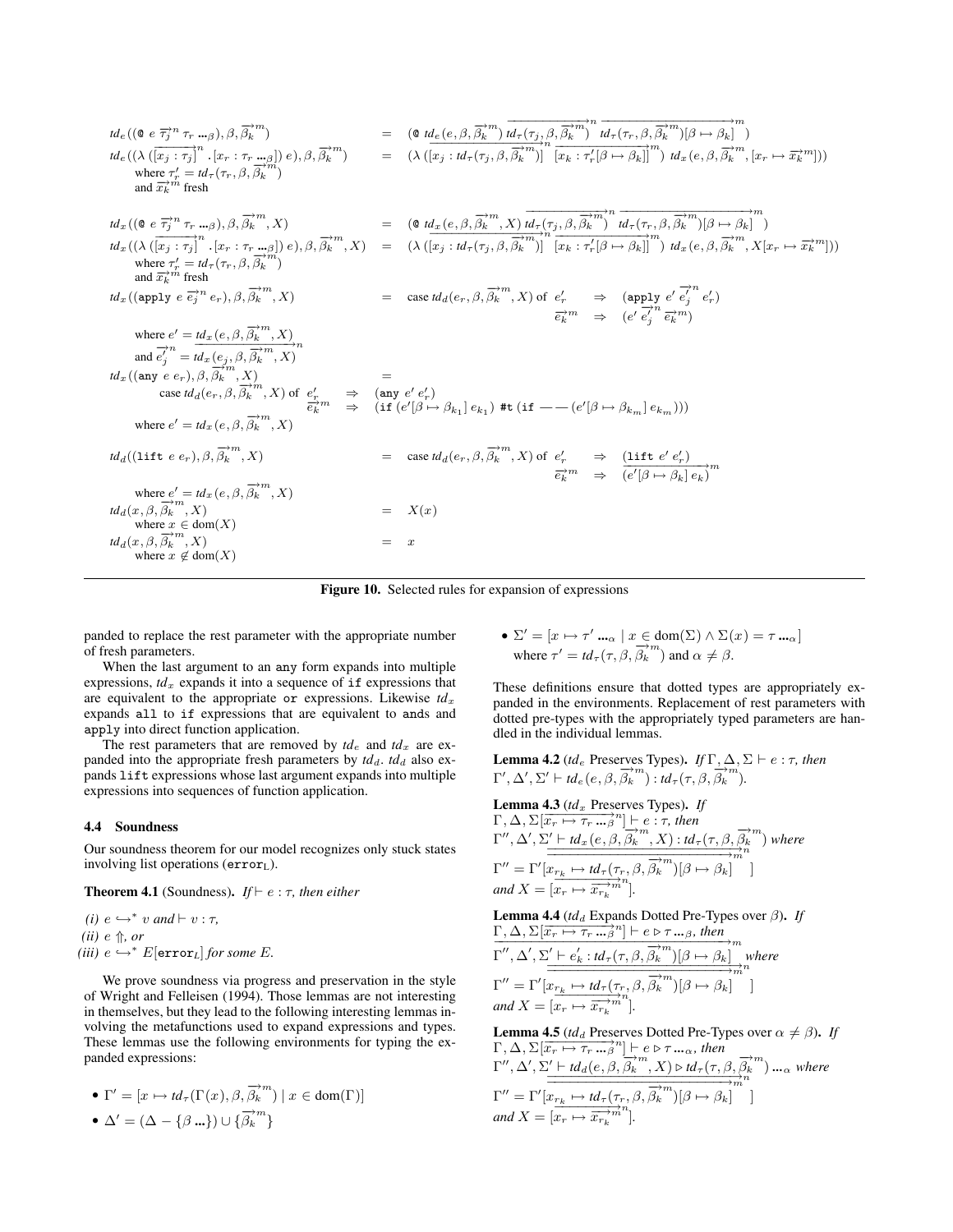*Proof.* Induction on the type derivation tree. We also need the following equivalences:

1. 
$$
td_{\tau}(td_{\tau}(\tau,\beta,\overrightarrow{\beta_k}^m),\alpha,\overrightarrow{\alpha_j}^n) = td_{\tau}(td_{\tau}(\tau,\alpha,\overrightarrow{\alpha_j}^n),\beta,\overrightarrow{\beta_k}^m)
$$
  
\n2.  $td_{\tau}(\tau[\overrightarrow{\alpha_j} \mapsto \tau_j^m],\beta,\overrightarrow{\beta_k}^m) =$   
\n $td_{\tau}(\tau,\beta,\overrightarrow{\beta_k}^m)[\alpha_j \mapsto td_{\tau}(\tau_j,\beta,\overrightarrow{\beta_k}^n)]$   
\n3.  $td_{\tau}(sd(\tau,\alpha_r,\tau_r,\beta),\beta,\overrightarrow{\beta_k}^n) =$   
\n $\tau'[\alpha_k \mapsto td_{\tau}(\tau_r,\beta,\overrightarrow{\beta_k}^m)[\beta \mapsto \beta_k]]$   
\nwhere  $\tau' = td_{\tau}(td_{\tau}(\tau,\beta,\overrightarrow{\beta_k}^m),\alpha_r,\overrightarrow{\alpha_k}^m)$  and  $\overrightarrow{\alpha_k}^m$  are fresh.  
\n4.  $td_{\tau}(sd(\tau,\alpha_r,\tau_r,\alpha),\beta,\overrightarrow{\beta_k}^m) =$   
\n $sd(id_{\tau}(\tau,\beta,\overrightarrow{\beta_k}^m),\alpha_r,td_{\tau}(\tau_r,\beta,\overrightarrow{\beta_k}^m),\alpha)$   
\nwhere  $\alpha \neq \beta$ .

These equivalences are proven via induction on the structure of types. Equivalence 3 is only used where  $\Delta - \{\alpha_r\}$   $\vdash \tau$  and equivalence 4 is only used where  $\Delta - {\beta}$   $\vdash \tau$ ; i.e. when either  $\alpha_r$  or  $\beta$  only appears in  $\Delta$  as a dotted type variable, not also as a regular type variable.

# 5. Inference and Integration

Translating the calculus into a viable extension of Typed Scheme requires two engineering steps. First, the addition of starred and dotted type variables interacts with the local type inference system of Typed Scheme. Second, Typed Scheme supports several language constructs that benefit from the type calculus, in particular case-based lambda expressions and the multiple value return mechanism.

#### 5.1 Local Type Inference

To maintain the convenience of Typed Scheme for programmers, we must integrate variable-arity polymorphism into the framework of local type inference (Pierce and Turner 2000), while preserving the desirable properties of both. This means that it must be possible to use variable-arity functions such as *map* without necessarily explicitly instantiating them at appropriate types (for most cases). Further, the inference algorithm must handle all of the features described in section 4.

Unfortunately, lack of space prevents us from presenting a formal description of our extension to to Pierce and Turner's system. Instead, we sketch the two most important changes required to handle variable-arity polymorphism. First, the constraint generation mechanism must create constraints for type relationships involving dotted pre-types. Second, the resulting substitution must handle the presence of dotted pre-types in the result type of functions.

*Constraint Generation* The heart of the Pierce and Turner algorithm generates subtyping constraints on the type variables in the type of a polymorphic function. All constraints are of the form of an upper and lower bound for each type variable.<sup>5</sup> For example, if we have the application (*map add1* (*list* 1 2 3)), where *map* has the type ( $\forall (\alpha \beta) ((\alpha \rightarrow \beta)$  (Listof  $\alpha) \rightarrow$  (Listof  $\beta$ ))), then we would generate the constraints

#### $\alpha$  = Integer, Integer  $\langle \cdot, \beta \rangle$

From these constraints, we can generate a substitution that maps both  $\alpha$  and  $\beta$  to **Integer**, giving a result type of (**Listof Integer**).

When variable-arity polymorphism is introduced, such simple constraints no longer suffice. For example, in this world, the type for *map* is

$$
(\forall (\gamma \alpha \beta ...)
$$
  

$$
((\alpha \beta ... \beta \rightarrow \gamma) (\text{Listof } \alpha) (\text{Listof } \beta) ... \beta \rightarrow (\text{Listof } \gamma))))
$$

meaning that the application

(*map modulo* (*list* 10 20 30) (*list* 5 2 3))

requires that  $\beta$  be expanded into a single instance of **Integer.** 

To this end, we extend our language of constraints. Instead of merely providing bounds for each type variable, a dotted type variable can be constrained to map to a sequence of new type variables, each with its own constraints. In the above example, we would say that  $\beta$  is mapped to a singleton list of type variables  $[\beta_1]$ , which has the constraint  $\beta_1$  = **Integer**. This is in addition to the standard constraints generated by this application, which include  $\alpha =$  Integer and Integer  $\langle \cdot, \cdot \rangle$ .

Once such constraint sets are generated, they need to be combined and normalized. For example, the constraints for the first argument in the above expression are  $\alpha <$ : Integer, Integer  $\langle \cdot, \cdot \rangle$ and  $\beta_1$  <: **Integer**, where  $\beta_1$  is generated from  $\beta$ . The only constraint from the second argument is **Integer**  $\lt: \alpha$ . Finally, the constraint from the third argument is **Integer**  $\lt: \beta_1$ . Combining the constraints for  $\alpha$  and  $\gamma$  is straightforward, and follows the original algorithm. For the sequence of type variables generated for  $\beta$  (here just  $\beta_1$ ), we combine them pairwise, giving the constraints for the entire application above.

In addition, we need to handle combinations of uniform and non-uniform variable-arity functions. Recall that the type of  $+$  is (Integer<sup>\*</sup>  $\rightarrow$  Integer). Then inference for the application

$$
(map + (list 1 2 3) (list 10 20 30) (list 100 200 300))
$$

generates the constraint

$$
(\text{Integer}^* \to \text{Integer}) \lt: (\alpha \beta \dots \beta \to \gamma)
$$

This yields the same constraints for  $\alpha$  and  $\gamma$  as above, but for  $\beta$ , the constraint set must record that the number of types for  $\beta$  is not yet fixed and that all types substituted for  $\beta$  are bounded above by **Integer.** We record this as a constraint directly on  $\beta$ . When the constraints for the three list arguments are generated, we generate precisely two new type variables for  $\beta$ . Since the bounds match appropriately, this results in the final constraints of  $\beta_1$  = Integer and  $\beta_2$  = **Integer**, and no constraints on  $\beta$  since the number of arguments has been fixed.

*Generating Substitutions* Once the full set of constraints is generated for an application, we solve them, i.e., we derive a substitution from the constraint set. The substitution is then applied to the result type of the operand. In the above examples with *map*, the substitution is simply  $\gamma \mapsto$  (**Listof Integer**). For other function types, however, the substitution may be more complex. For example, given a function

 $(f \lor (\alpha \dots) ((\alpha \dots \alpha \rightarrow \text{Integer}) \rightarrow (\alpha \dots \alpha \rightarrow \text{Integer})))$ 

the application (*f modulo*) generates  $\alpha_1$  <: **Integer** and  $\alpha_2$  <: Integer, which satisfy

 $(\alpha \dots \alpha \rightarrow$  Integer)  $\lt$ : (Integer Integer  $\rightarrow$  Integer).

The resulting substitution should replace the dotted pre-type  $\alpha \dots \alpha$ with the sequence Integer Integer. To represent such a substitution, we extend our notion of a substitution to allow a single type variable to map to *multiple* types. Here, the resulting substitution is  $\alpha \mapsto [Integer,Integer]$ .

Again, the presence of uniform rest arguments complicates the picture. Consider  $(f -)$ , where  $-$  : (**Integer Integer**<sup>\*</sup>  $\rightarrow$  **Integer**). The constraint set contains Integer  $\langle : \alpha_1 \rangle$  and Integer  $\langle : \alpha, \rangle$ with no upper bound on the number of arguments. Therefore, the substitution should produce the result type (Integer Integer<sup>\*</sup>  $\rightarrow$ Integer). We represent such a substitution as

$$
\alpha \mapsto [Integer, Integer^*
$$

]

 $5$  We use  $=$  when the bounds are the same, and omit trivial bounds.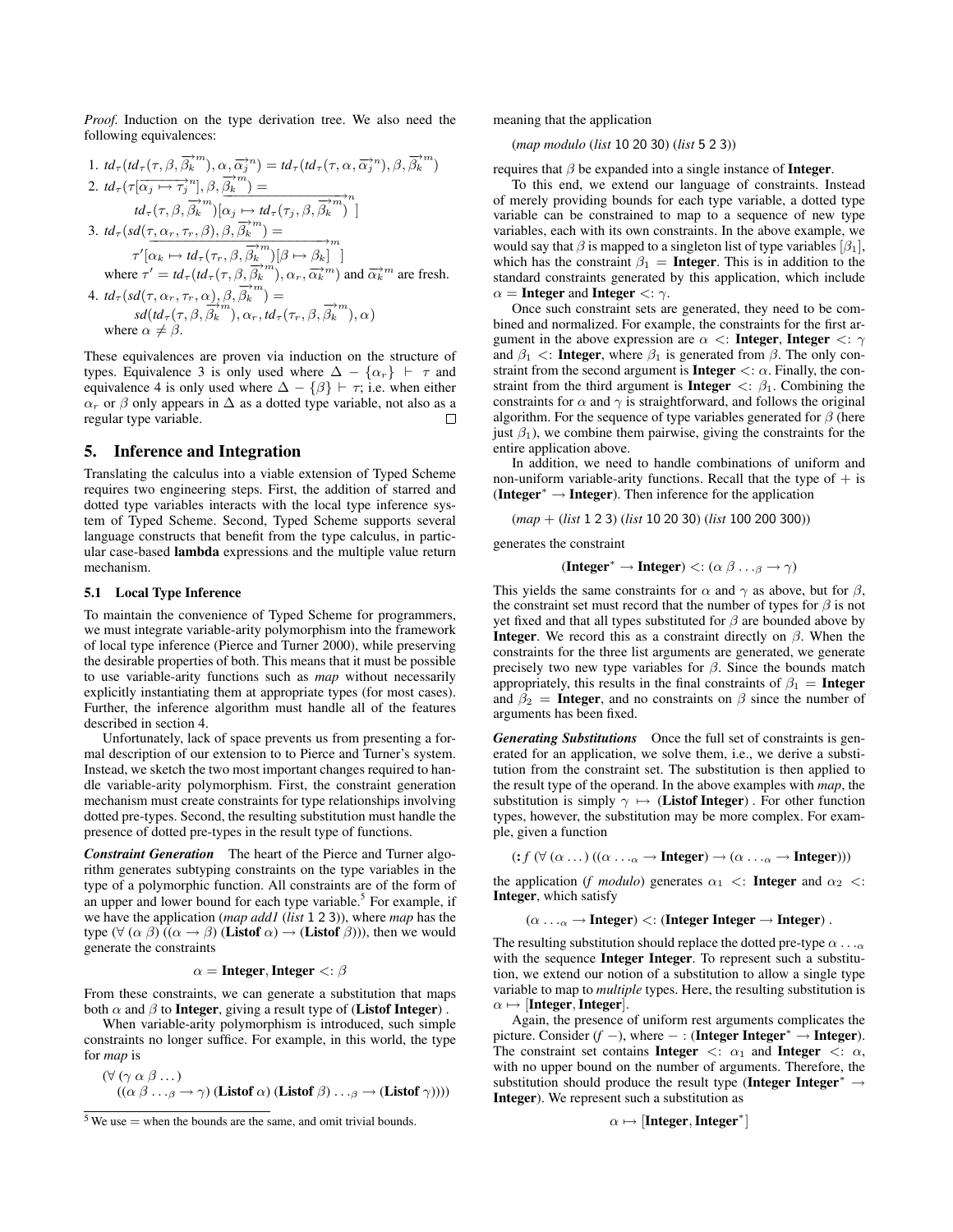Given these extensions to the original local type inference algorithm, we are able to infer the types for all applications of variablearity polymorphic functions, provided that the types of the actual argument expressions are sufficient to determine the result type.

#### 5.2 Integrating with Typed Scheme

The calculus presented in section 4 is obviously not the whole of Typed Scheme. Several constructs of the full language, such as multiple values and case-lambda, interact in interesting ways with variable-arity polymorphism.

*Functions with* case-lambda In addition to variable-arity functions, PLT Scheme also supports the case-lambda construct, which creates functions that have different bodies for different arities. For example, given this definition

$$
(\text{define } f \text{ (case-lambda } [(x) 1])
$$

$$
[(x y) 2]))
$$

(*f* 'a) yields 1 and (*f* 'a 'b) gives 2. The semantics of caselambda tries the clauses in order, and the first clause to accept the given number of arguments is used. Through the case-lambda type, which was introduced in section 3.2, Typed Scheme supports functions defined in this paper.

In order to support such types in the local inference algorithm, we must consider each conjunct of the type in turn. For example, if we are interested in an instantiation of ( $\alpha \dots \alpha \rightarrow \beta$ ) that makes it a supertype of

$$
\begin{array}{c}(\text{case-lambda (Integer} \rightarrow \text{Integer}) \\ (\text{Integer Boolean} \rightarrow \text{Integer}))\end{array}
$$

there are multiple possibilities. The two possible constraint sets, via the algorithm described above, are

 $\{\alpha_1 \leq \text{Integer}, \text{Integer} \leq \beta\}$ 

and

 $\{\alpha_1 \leq i \text{ Integer}, \alpha_2 \leq i \text{ Boolean}, \text{Integer} \leq i \}\$ 

Therefore, a call to the constraint generator must return multiple possibilities. When two such lists of constraint sets are combined, we take the cartesian product of the combinations, excluding those that cannot be combined because they have incompatible constraints. Although such cross-combinations could generate extremely large sets, in practice it has not been noticeable. After generating the final list of constraint sets, if a substitution is needed, it can be generated from any constraint set.

The other change needed to accommodate case-lambda is that type-checking a function application must check each conjunct in turn. While this complicates the implementation of the typechecker, it introduces no problems for the novel aspects of variablearity polymorphism.

*Multiple Values* Scheme, and therefore Typed Scheme, allows expressions to return multiple values simultaneously. These multiple values are not packaged in a data structure, and only certain contexts accept multiple values. Just as argument sequences are a natural place to allow variable-length sequences, however, multiple values fit naturally with variable arity as well.

The basic extension to Typed Scheme in support of variablearity multiple values is to allow dotted pre-types such as (Values **Boolean**  $\alpha \dots \alpha$ ). While this, as with other dotted pre-types, cannot be the type of a closed expression, it can appear as the result type of a polymorphic function.

The combination of multiple values and variable-arity polymorphism allows us to give types to Scheme primitives such as *values* and *call-with-values*. The *values* function takes any number of arguments, and returns all of them as multiple values. Its type is

 $(\forall (\alpha \dots)(\alpha \dots \alpha \rightarrow (\text{Values } \alpha \dots \alpha)))$ 

The *call-with-values* function is one of the fundamental mechanisms for consuming multiple values. It takes a producer thunk, which produces some number of values, and a consumer function, which accepts that number of arguments, and wires them together. Thus, its type is

 $(\forall (\beta \alpha \dots)((\rightarrow (\text{Values } \alpha \dots \alpha))(\alpha \dots \alpha \rightarrow \beta) \rightarrow \beta))$ 

Previous work on type systems for Scheme has not been able to statically check such uses of multiple values.

*Operations on Rest Parameters* The standard *map*, *ormap*, and *andmap* functions are treated specially in Typed Scheme when applied to rest parameters and expressions classified by dotted pretypes. These uses correspond to the *lift*, *any*, and *all* special forms used in the calculus of section 4.

Finally, since rest parameters, even those classified by dotted pre-types, are represented by lists at runtime in Typed Scheme, we allow these rest parameters to be used in contexts that expect lists, dropping the additional information in the dotted pre-type. This supports many common Scheme idioms, such as printing the list of arguments in a debugging mode.

# 6. Evaluation and Limitations

PLT Scheme consists of two bodies of code: a core distribution and a web-based repository of user-contributed libraries (and some applications). Together, the base comprises some 800,000 lines of code. Mining this code base provides significant evidence that variable-arity functions are frequently defined and used; examining a fair number of examples shows that our type system should be able to cope with a good portion of these definitions and uses.

#### 6.1 Measurements of Existing Code

A simple pattern-based search of the code base for definitions of variable-arity functions and uses of built-in variable-arity functions produces the following results:

- There are at least 2038 definitions of variable-arity functions. Of these, 1761 actually use the rest parameter in the body of the function; the rest simply ignore their arguments.
- There are 488 uses of variable-arity functions from the core Scheme library (*map*, *for-each*, *foldl*, *foldr*, *andmap*, and *ormap*) with more than the minimum number of arguments; the largest number of additional arguments is six.
- There are 359 uses of the *values* and *call-with-values* functions. Note: PLT Scheme, like all full-fledged Scheme implementations, provides additional linguistic constructs for dealing with multiple values. Our search pattern doesn't cover those.

These results definitely demonstrate the need for a type system that deals with variable-arity functions. Programmers use the ones from the core library and use them at multiple arities. Furthermore, programmers define such functions, though it remains to be seen how much power these definitions assume. Last but not least, expressions that produce multiple values are ubiquitous, and multiple values flow into functions whose types exploit variable-arity polymorphism.

It is this kind of inspection of our code base that inspires a careful investigation of the issue of variable-arity functions. We simply cannot ask our programmers to duplicate their code or to duplicate type cases just because our type system doesn't accommodate their acceptance of the expressive power of plain scheme.

#### 6.2 Evaluation of Examples

Simply counting definitions and uses of variable-arity functions doesn't suffice. Each definition and use demands a separate inspec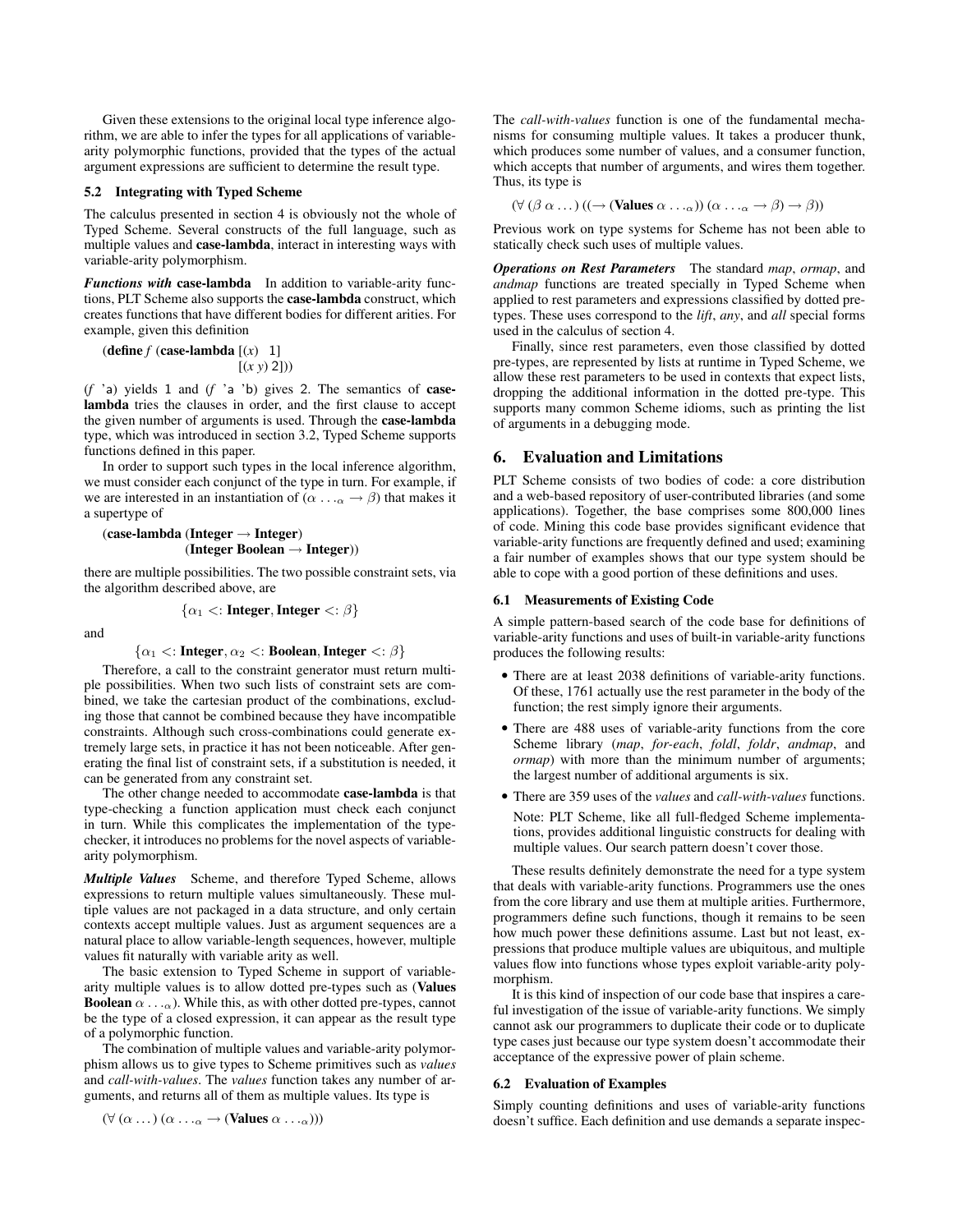tion in order to validate that our type system can cope with it. This is particularly necessary for function definitions, because our patternbased search does not indicate whether a definition introduces a uniform or non-uniform variable-arity function.

*Uses* The sample set for uses of variable-arity functions from the core library covers 40 cases, i.e., 10 randomly-chosen example function applications using each of *map*, *for-each*, *andmap* and *call-with-values*. For *map*, we are able to type 9 of 10, for *for-each* we are able to type 10 of 10, for *andmap* we are able to type 10 of 10. For *call-with-values*, we are able to type 6 of 10.

In short, our technique is extremely successful for the listprocessing functions, checking 29 of the 30 examples. The one failure is due to the use of a list to represent a piece of information that comprises four pieces. Applying *map* to such a list simply does not preserve the length information for the list or anything else about its structure.

Concerning *call-with-values*, our type system is less accommodating than for list-processing functions. An examination of the failures suggests that *call-with-values* is mostly used to call unknown functions while remaining polymorphic in the number of returned values. Further investigation is needed into how best to support such programs.

*Definitions* The sample set for definitions of variable-arity functions covers some 120 cases (or some 7%) from the code base. Our findings naturally sort these samples into four categories:

- A majority of the functions can be typed with uniform rest arguments.
- Twelve of the functions are non-uniform and require variablearity polymorphism. Our type checker can assign types to all of them.

Here are two random examples:

```
(:\text{verbose } (\forall (\beta \alpha \dots)((\alpha \dots \alpha \rightarrow \beta) \rightarrow (\alpha \dots \alpha \rightarrow \beta))));; implements a wrapper that prints f's arguments
(define (verbose f)
   (if quiet?
        f
       (lambda args
           (printf "xform-cpp: ˜a\n" args)
           (apply f args))))
(: test (\forall (\beta \alpha \dots)(\beta (\alpha \dots \alpha \rightarrow \beta) \alpha \dots \alpha \rightarrow \text{Boolean})));; applies p to args and
;; compares the result to desired.
(define (test desired p . args)
   (let∗ ((result (apply p args)))
       (unless (equal? desired result)
                 (fprintf (current-error-port)
                            "desired: ˜v\ngot: ˜v\ntest: ˜v\n"
                            desired result (cons p args)))))
```
- A significant number use variable arity to simulate optional arguments. We recommend that programmers rewrite such functions using case-lambda, which Typed Scheme already incorporates and which signals the intention of the programmer more clearly than a type encoding.
- The remainder cannot be typed using our system.

We claim that these inspections demonstrate two important points. First, all of the various ways in which Typed Scheme handles varying numbers of arguments (case-lambda, uniform variable-arity, and non-uniform variable-arity) are important for type-checking existing Scheme code. Second, our design choices for variable-arity polymorphism mostly capture the programming style used in practice by working PLT Scheme programmers.

#### 6.3 Limitations and Future Work

Typed Scheme currently suffers from two major limitations for the definition of non-uniform variable-arity functions. First, some functions perform calculations that involve the length of the rest argument. Our type system cannot verify that such operations are type correct.

Second, there are several type constructors where use of ... would make sense, but which we have not yet investigated, e.g.,  $( \bigcup$  $(\alpha \dots \alpha)$  or (List  $\alpha \dots \alpha$ ), where the List type constructor represents fixed length, heterogeneous lists. Doing so would help with several Scheme functions that deal with fixed-length lists.

Finally, our investigation into the code base reveals an open problem concerning the *compose* function. Naturally, in Scheme *compose* computes the composition of an arbitrary number of functions and deals with multiple values. Our type system easily deals with the full-fledged two-argument version:

$$
(\mathbf{C} \text{ composer})
$$
  
\n
$$
(\forall (\alpha \dots)
$$
  
\n
$$
(\forall (\gamma \beta \dots)
$$
  
\n
$$
((\alpha \dots \alpha \rightarrow (\text{Values } \beta \dots \beta))
$$
  
\n
$$
(\beta \dots \beta \rightarrow \gamma)
$$
  
\n
$$
\rightarrow
$$
  
\n
$$
(\alpha \dots \alpha \rightarrow \gamma))))
$$

Even without considering multiple-value return, however, we know of no type system that can type-check Scheme's variablearity *compose*.

# 7. Related Work

Variable-arity functions are nearly ubiquitous in the world of programming languages, but no typed language supports them in a systematic and principled manner. Here we survey some existing systems as well as several theoretical efforts.

ANSI C provides "varargs," but the functions that implement this functionality serve as a thin wrapper around direct access to the stack frame. To allow for non-uniform variable-arity functions like printf, the programmer must provide the type of each extra argument manually and dynamically cast each argument to the appropriate type while retrieving it. Java and C# are two statically typed languages that have variable-arity functions, but access occurs via a homogeneous array and thus the types of the extra arguments must be uniform.

Dzeng and Haynes (1994) come close to our goal of providing a practical type system for variable-arity functions. As part of the Infer system for type-checking Scheme (Haynes 1995), they use an encoding of "infinitary tuples" as row types for an ML-like type inference system that handles optional arguments and uniform and non-uniform variable-arity functions.

By comparison to our work, their system has several limitations. Most importantly, they are unable to type many of the definitions of variable-arity functions, such as *map*. Additionally, their system requires full type inference to avoid exposing users to the underlying details of row types, and is also designed around a Hindley-Milner style type inference algorithm, and is thus incompatible with the remainder of the design of Typed Scheme. Their system does not support first-class polymorphic functions, and significantly restricts the contexts in which the rest argument of a variadic function can appear. Finally, they do not consider multiple values.

Gregor and Järvi (2007) propose an extention for variadic templates to C++ for the upcoming C++0x standard. This proposal has been accepted by the C++ standardization committee. Variadic